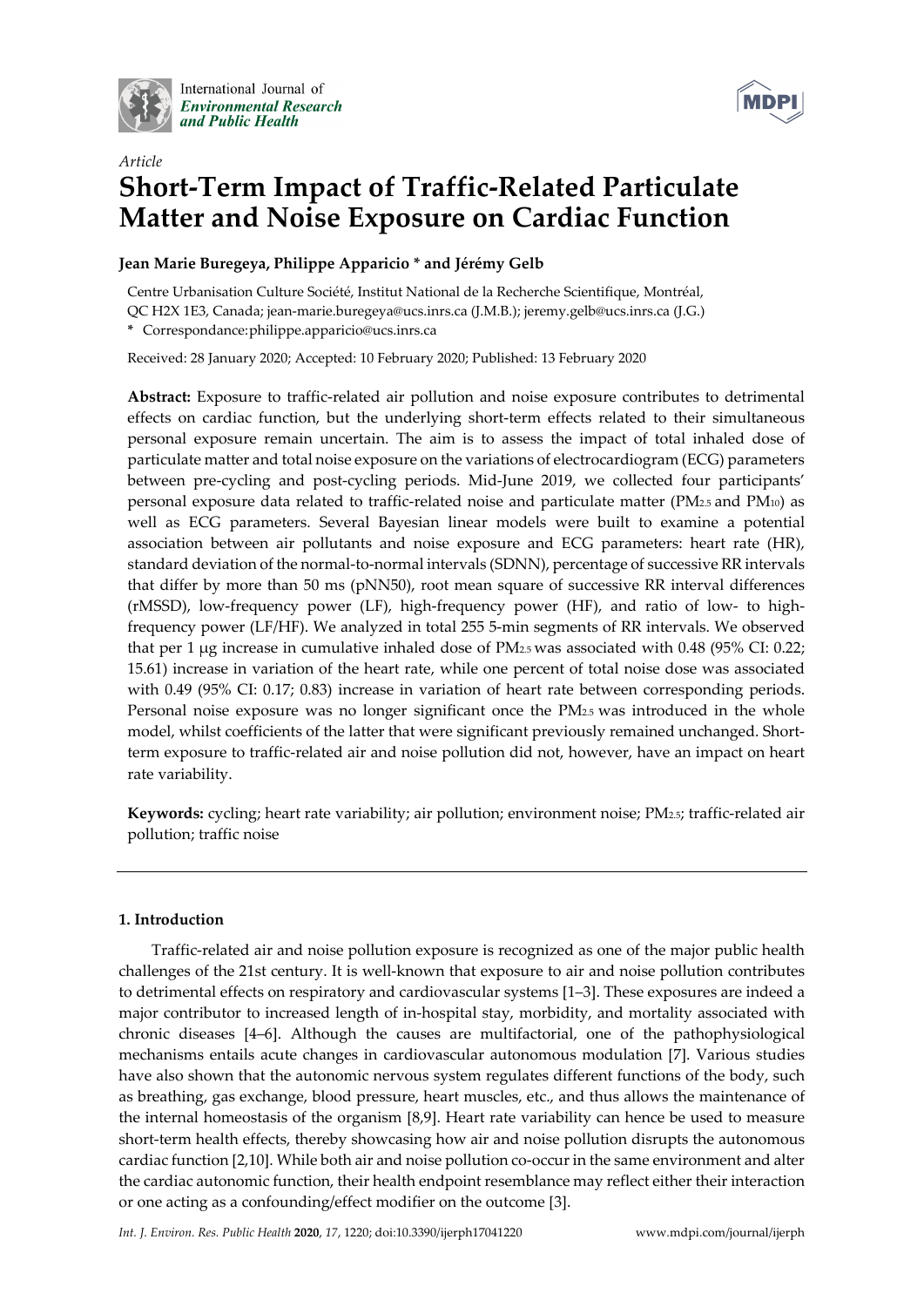To reduce the impact of traffic‐related air and noise pollution exposure, different authors promote healthy living and consistently advocate a shift from automobiles to active transportation, such as cycling or walking [11–13]. In urban environments, however, cyclists may still be at increasing risks inasmuch as they have a higher ventilation rate of pollutants, which increases the inhaled dose of air pollutants [14,15]. For instance, a recent study has shown that during rush hours in Montreal, cyclists had 3.7 times higher inhaled doses of nitrogen dioxide than motorists, and they were also exposed to higher levels of noise  $(1.9 \text{ dB}(A))$  [14]. To this end, several studies have found an association between exposure to traffic‐related air pollution [16–18] and exposure to noise [2,3,19,20] and their personal impact on heart function. To our best knowledge, there is nonetheless a scarcity of studies in the scientific literature that explore whether and how the simultaneous traffic-related air and noise pollution exposure disrupts the heart function in real‐world settings. Thus, the study objective was to examine in real‐life setting short‐term effects between cyclists' exposure to air and noise pollution and acute changes in heart rate variability among cyclists in Montreal, Québec. The aim of this study is to assess the impact of total inhaled dose of particulate matter and total noise exposure on the variations of electrocardiogram (ECG) parameters between pre-cycling and postcycling periods. In other words, all other things being equal, what would be the impact of trafficrelated air and noise pollution on the ability of cyclists to recover?

## **2. Materials and Methods**

## *2.1. Study Design*

Four participants living in the Greater Montreal area were recruited at the Institut National de la Recherche Scientifique in Montreal to cycle for five days between 12 and 21 June 2019. We enlisted students at the Masters or Ph.D. levels. All participants were non‐smokers and stopped taking coffee, alcohol, and intense exercises two weeks prior to the study. They had no previous cardiorespiratory medical history, such as asthma, stroke, angina, heart attack, or coronary heart disease. To minimize exposure to pollution, participants were scheduled to arrive before 7:00 in the morning because at that time there was lower air and noise exposure in Montreal. Once at the Research Centre, they were fitted with the Hexoskin smart shirt [21]. The evaluation framework consisted of four periods: a rest period before and after cycling, before noon and afternoon (Figure 1). Rest periods consisted of 40 min in a closed and quiet room (temperature 23 °C, humidity between 40 and 60 percent) to monitor continuous ECG tracings, and while cycling, we measured traffic-related air pollution and noise exposure. Our study analysis framework for heart rate variability is within similar evaluation frameworks that were done in previous studies [10,22]. Each participant cycled between 2 to 4 h before noon and afternoon. Travel distances were relatively similar amongst the participants during each cycling period, whereas the duration varied because of different traffic conditions and slopes encountered while cycling. During cycling activities, the participants were instructed to take a 5 min break after 40 min of cycling. Concretely, they cycled four to six routes.

We randomly divided the participants into two groups: two participants cycled with a mask and the two others without a mask. We would like to point out that we used the Techno Plus<sup>TM</sup> Mask with TechnoTM Filter [23]. This study has been approved by the Institutional Review Board of The Institut National de la Recherche Scientifique (Project N°CER‐15‐391), and informed consent was obtained from each participant before the start of the study.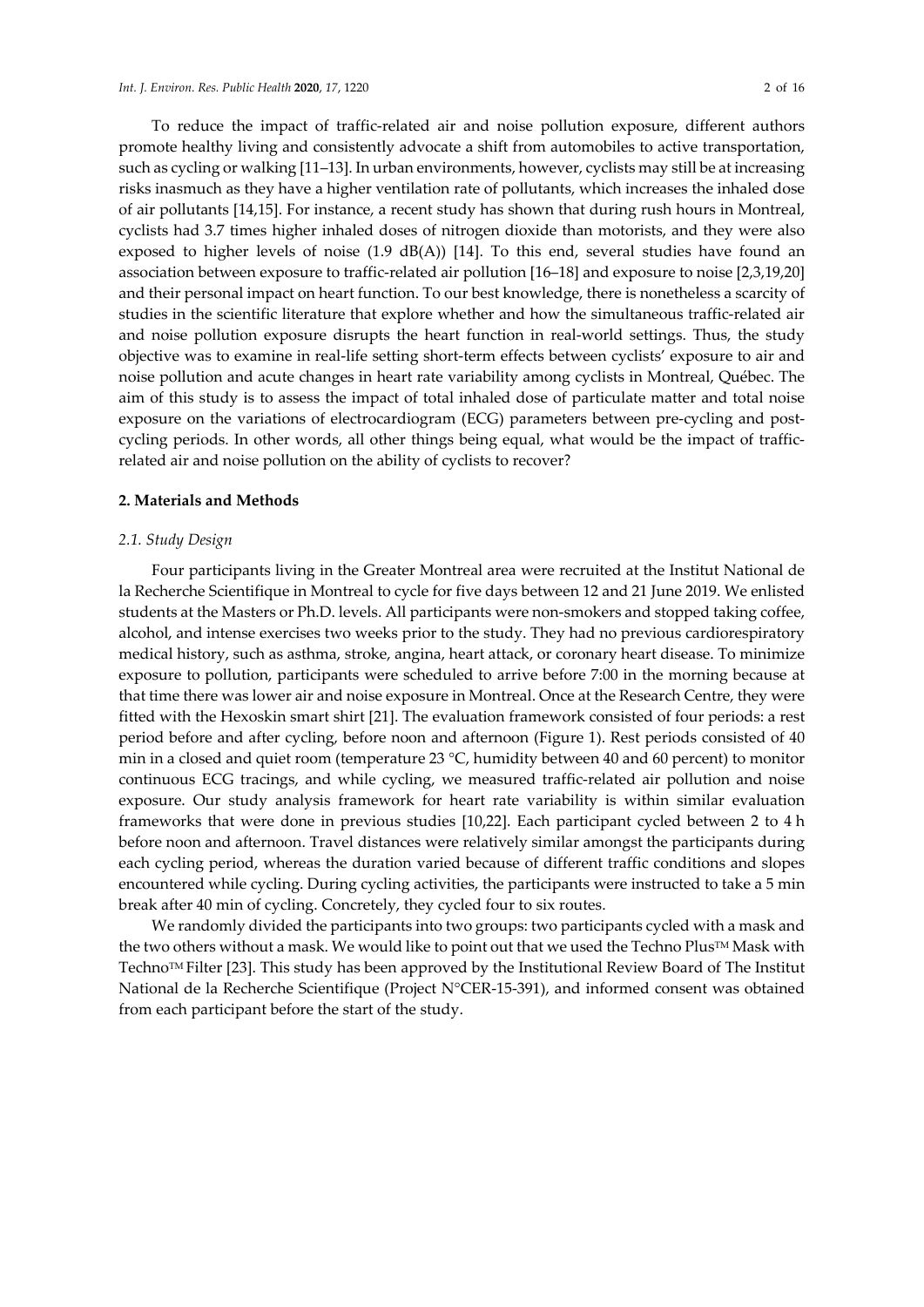



**Figure 1.** Evaluation framework. Electrocardiogram (ECG) parameters: heart rate (HR), standard deviation of the normal-to-normal intervals (SDNN), percentage of successive RR intervals that differ by more than 50 ms (pNN50), root mean square of successive RR interval differences; LF, lowfrequency power (rMSSD), high‐frequency power (HF), ratio of low‐ to high‐frequency power (LF/HL). Particulate matter of less than 2.5 μm in diameter (PM2.5), particulate matter of less than 10 μm in diameter (PM10).

#### *2.2. Air Pollution and Noise Exposure Estimation during Cycling Activity*

Data collection used six types of devices: (1) Aeroqual Series 500 device, (2) Brüel and Kjaer personal noise dosimetertype 4448 (class 1), (3) Hexoskin Smart T‐shirt, (4) Garmin watch Forerunner 920 XT, (5) Garmin VIRB XE, and (6) cell phone. With the exception of the Hexoskin Smart T‐shirt and the GPS watch, all instruments were front‐mounted near the handlebars for each participant. We measured real‐time air pollution using the Aeroqual Series 500 with one sensor for particulate matter (PM<sub>2.5</sub>/PM<sub>10</sub>). It measured one-minute average concentration of air pollution in  $\mu$ g/m<sup>3</sup>, temperature in degree Celsius, and percentage of humidity within the cyclist's surrounding environment. We then appraised the pollutants' inhalation dose using the Hexoskin Smart T‐shirt as it assesses the heart rate, breathing rate, VO<sub>2</sub> max, and minute ventilation [14,24,25] while cycling. Thus, the pollutants' inhalation dose per minute was obtained by multiplying the minute ventilation (VE) in liter per minute analyzed through the Hexoskin by air pollutant concentration value in  $\mu$ g/m<sup>3</sup> acquired via the Aeroqual sensor [14] as follows:

$$
I = (VE \times 0.001) \times PM_{2.5} \text{ or } I = (VE \times 0.001) \times PM_{10}. \tag{1}
$$

For each cycling activity (AM or PM), we then summed the inhaled dose per minute for PM2.5 and PM $10$  pollutants to obtain the cumulative inhaled doses ( $\mu$ g).

Noise exposure was assessed with class 1 dosimeter (Brüel and Kjaer personal noise dosimeter type 4448). This device measures average noise intensity for 1‐min exposure. We are interested in the A‐weighted equivalent continuous sound level which represents in decibel the average for 1‐min time resolution (*LAeq,1min*). We calibrated all dosimeters with the sound calibrator type 4231 to ensure accuracy daily. The noise dose is the cumulative exposure to noise over time. It is presented as a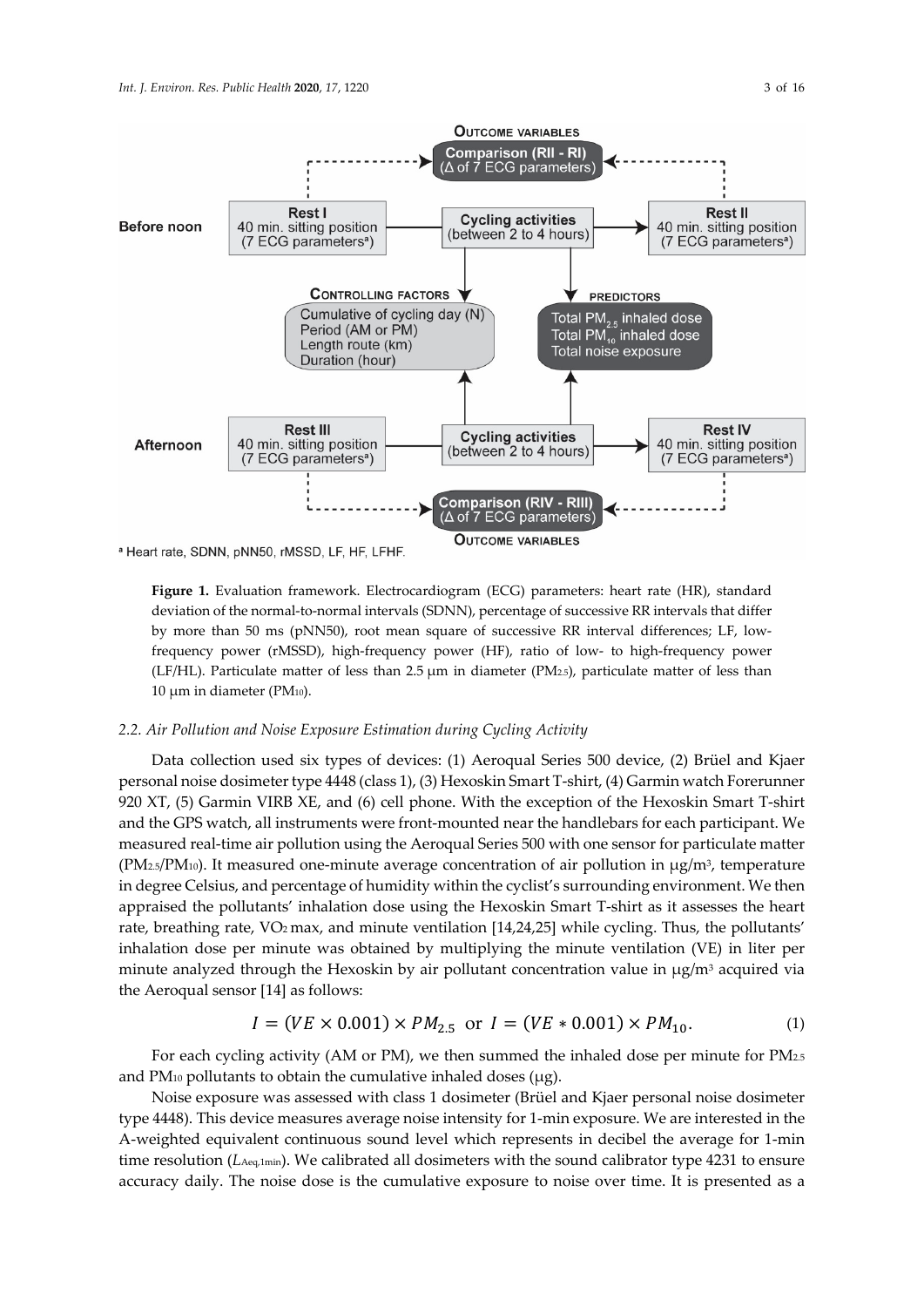percentage of a reference dose, which enables us to calculate daily maximum acceptable dose. Classically, according to Berger [26], it is calculated as follows:

$$
D = \frac{100}{T_c} T_i 10^{\left(\frac{L_i - L_c}{q}\right)},
$$
\n(2)

where *D* is the total noise dose (in percentage),  $T_c$  the criterion sound duration (e.g., 24 h),  $T_i$  time exposure spent in the *ith* interval in hours, *Lc* the criterion sound level (e.g., 53 dB(A)), *Li* the noise exposure intensity during the *ith* time interval and *q* the exchange rate parameter (dB)) (e.g., 10 for an exchange rate of 3 dB).

On the basis of this formula, it is needed to select a cutoff value for the average noise exposure (*c*) and a time period (*h*). In a recent report, The World Health Organization recommends several guidelines values for the environmental noise exposure: 53 decibels (dB) during 24 h (*L*den) for the average road traffic noise because values above this cutoff are associated with adverse health effects, and 70 dB LAeq.24h for average leisure noise exposure. In Canada, provinces have, however, different thresholds. The Ontario Highway Traffic Act retains 55 dB(A), while the Quebec Transport Act considers 65 dB(A). It should be noted that participants cycled on average 3 h in the morning and 3 h in the afternoon. Variations in noise exposure doses are based on different thresholds (53, 55, 65, 70, 75 dB(A)), as shown in Figure 2. For instance, if the threshold of 53 dB(A) is used over 24 h then an average exposure of 60 dB(A) over three hours would be 53% compared with 198% for an average exposure of 65  $dB(A)$ . The thresholds of 53 and 55  $dB(A)$  were not adopted because the noise doses calculated for our observations are much bigger. To a lesser extent, the same problem also arises for the 65 dB(A) threshold. The opposite problem arises with the threshold of 75 dB(A), the calculated doses are systematically too small and vary too little to be interpreted. Finally, the 70 dB(A) threshold offered the best compromise between calculated dose variability and meaningfulness of the measurement. Therefore, with the threshold of 70 dB(A), it can be assumed that adverse health effects will be more important, especially on heart function.



**Figure 2.** Estimated cumulative noise dose during 3 h by retained cutoffs.

Furthermore, a Garmin watch Forerunner 920 XT was used to collect a global position system trace with one‐second time resolution, while the Garmin VIRB XE videotaped the cyclist to probe conflict with adjacent traffic. In addition, the cell phone allowed to monitor live the cyclist's activities through Life 360 and permitted them to follow a Google Maps route predetermined a‐priori by the research team. Note here that each participant cycled specific routes that were never similar.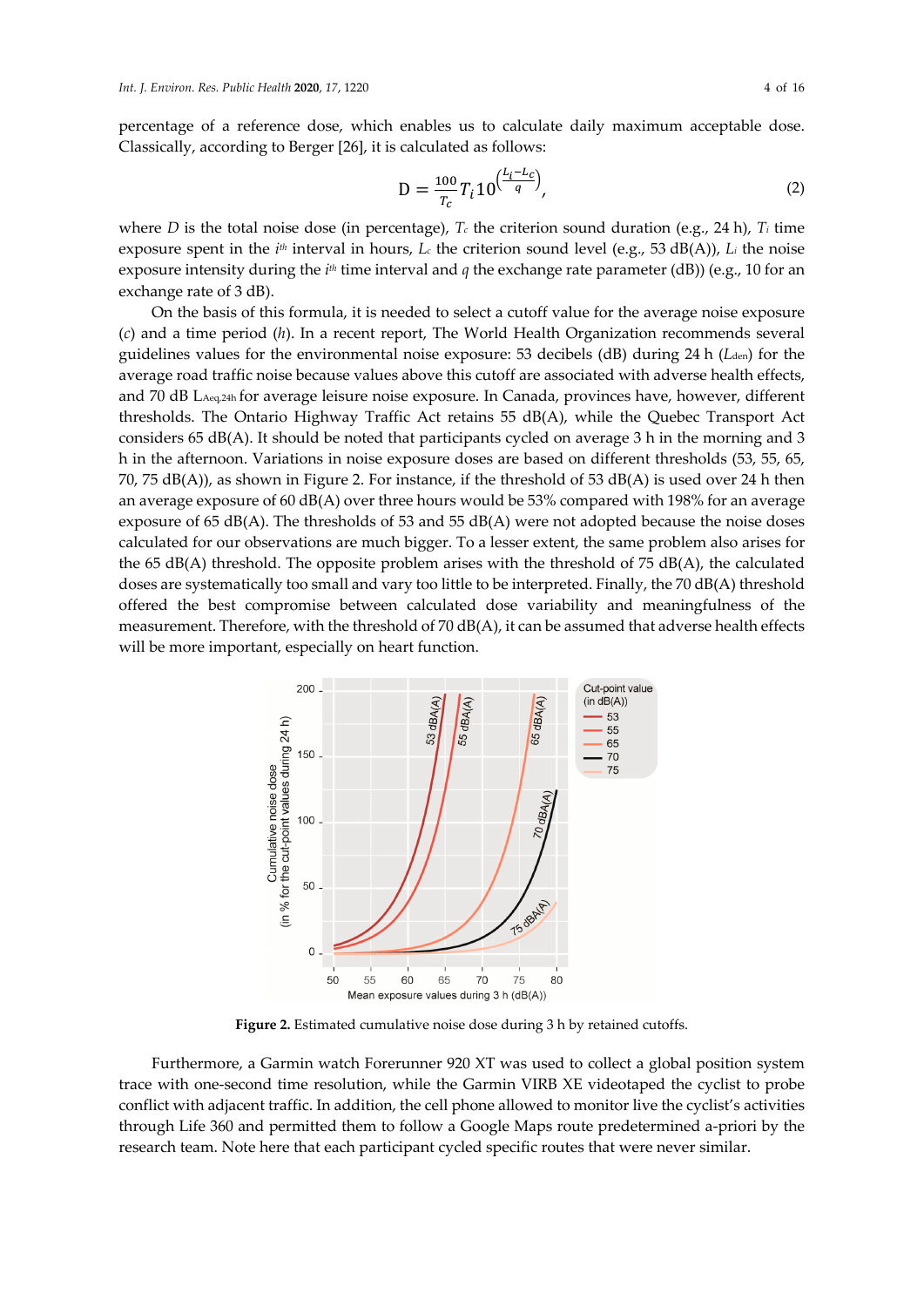#### *2.3. Heart Rate Variability Parameters*

Hexoskin has built-in sensors in the smart t-shirt to record real-time cardiac signals. It identifies a heart wave sampling rate of 256 Hz, a heart rate between 30 and 220 beats per minute, a QRS complex, and an RR interval with a resolution of 4 ms [21]. Each participant was thus fitted with the Hexoskin Smart T-shirt for continuous monitoring of the electrocardiogram for 40 min in the sitting position. Electrocardiogram recordings started approximately with a 10‐min period of preparation (i.e., wearing the cyclist's equipment, plugging the Hexoskin T‐shirt, etc.) after arrival and roughly a 30‐min lunch prior to taking baseline measurement for the Rest I/Rest III, respectively. As for the Rest II/IV, each participant was directed immediately into the measurement room after cycling and arriving at the research center. A complete 40‐min segment of the RR interval was exported from the Hexoskin platform to the R for statistical computing software [27] with the RHRV package [28].

Then, we extracted repeated 5 min RR intervals to process ECG parameters: heart rate (HR), standard deviation of the normal-to-normal intervals (SDNN), percentage of successive RR intervals that differ by more than 50 ms (pNN50), root mean square of successive RR interval differences (rMSSD), low‐frequency power (LF: 0.04–0.15Hz), high‐frequency power (HF: 0.15–0.40 Hz), and ratio of low- to high-frequency power (LF/HF). We collected a total of 255 5-min segments of heart rate variability parameters from the four participants after taking into account abnormal segments and missing periods. Different authors, hence, indicate that HF, rMSSD, and pNN50 reflect parasympathetic regulation and would be associated with changes in heart's rhythm [8,9,17], whereas the SDNN represent global power [9,29].

On the other hand, LF reflects cardiovascular baroreceptor activity which reports information related to blood pressure and communicates this information directly to the central nervous system [30]. According to these authors, when there is excessive blood pressure, 'baroreceptors inhibit the sympathetic branch by decreasing peripheral resistance, while activation of the parasympathetic branch induces bradycardia and arterial vasodilatation' [30].

#### *2.4. Statistical Analysis*

All statistical analysis was performed using R for statistical computing software version 3.6.1 [27]. Several Bayesian linear models were built by using the *BRMS* package [31] to examine a potential association between air pollutants and noise exposure and ECG parameters. The outcome variables of the models were the variation difference within the 5 min measurement windows for ECG parameters between corresponding periods (Rest I versus Rest II, and Rest III, versus Rest IV). Next, we calculated cumulative inhaled doses for the two air pollutants (PM2.5, and PM10), and the cumulative dose for noise exposure, before noon and afternoon periods for each participant. These cumulative doses were introduced as predictors in the models. We included a priori five controlling factors: (1) Cumulative of cycling days (*n* = 1 to 5), (2) period of day (dummy variable: AM or PM), (3) distance cycled during the period (kilometers), (4) duration of the cycling activity (hours), (5) number of repeated 5 min RR intervals for the rest period ( $n = 1$  to 8). We expected that the first four confounding factors could increase the participant's fatigue, which could have an impact on the variation of the ECG parameters. Moreover, we should also anticipate higher levels of heart rate variability (HRV) parameters and lower levels of heart rate for Rest I compared to Rest II, Rest III, and Rest IV. Note that the fifth controlling factor—number of repeated 5 min RR intervals—was introduced as a temporal autocorrelation term (moving average, MA = 1). Finally, we introduced an interaction term between each cumulative dose and the participant to estimate participants' specific responses to the pollutants. Thus, this allowed us to compare the responses between the participants with and without a mask.

In short, we built 21 separate Bayesian regression models for three predictors and seven ECG outcomes adjusting for possible confounders, while the final model included all predictor variables. We fitted our models using four chains, each with 4000 iterations where the first 1000 were used as a warmup for sampling [31]. Samples were implemented using the No-U-turn Sampler (NUTS), which is an extension of the Hamiltonian Monte Carlo Method, to increase the effectiveness in performing tasks related to the optimal number in each iteration [32]. We expected levels of air pollutant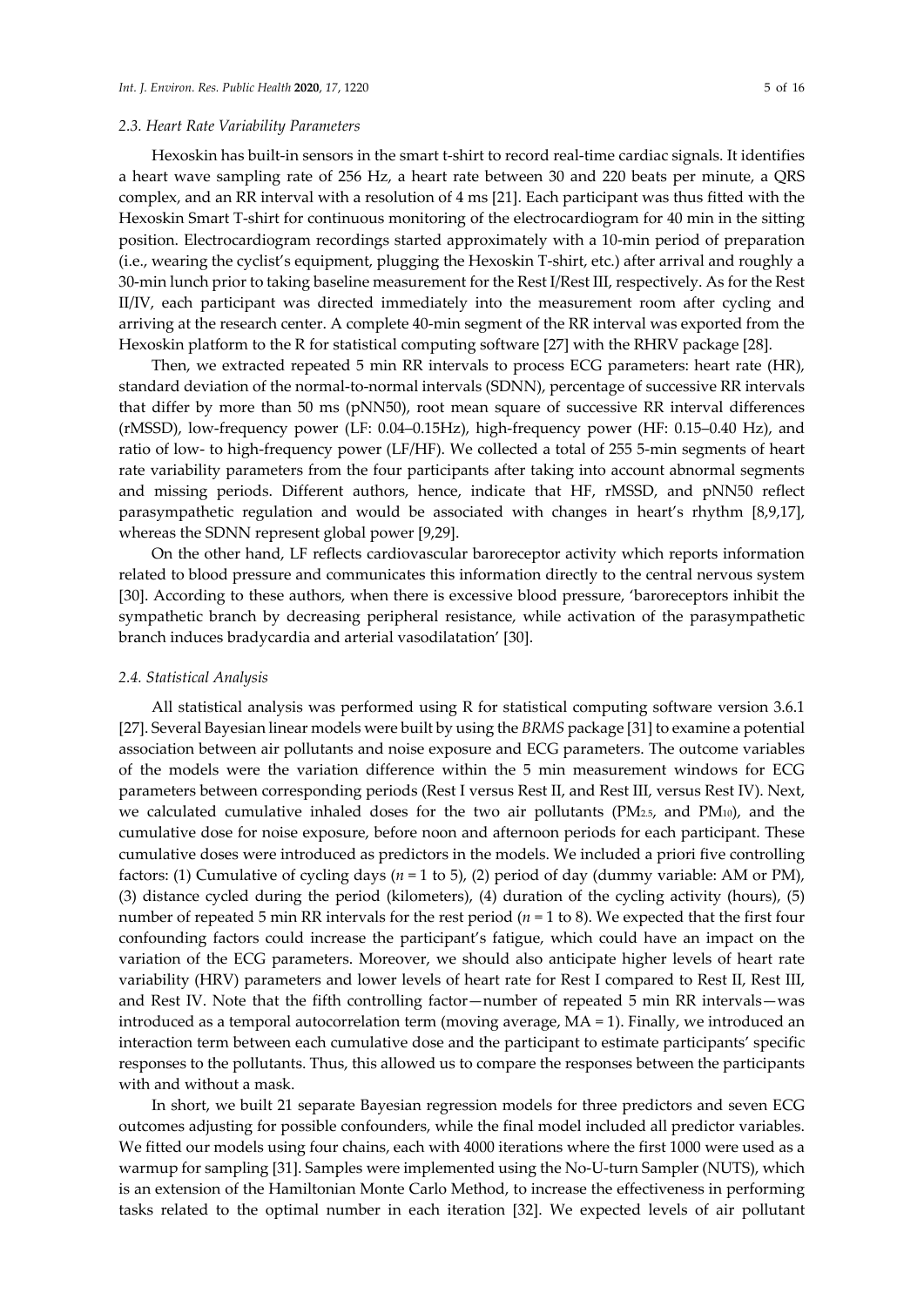inhalation and noise exposure to increase heart rate, thereby reducing heart rate variability parameters. Indeed, the HRV of those who cycled with a mask should be higher than those who cycled without masks.

Finally, we applied the Savage–Dickey density ratio to compute the Bayes factor of different parameters for the separated models and the full model [33]. The Bayes factor was used to examine the level by which the posterior distribution reflects or not the null hypothesis, thereby probing if the impact was really significant or not [34]. We indeed measured the Bayesian parameters using the Bayesian applied regression through *rstanarm* package based on prior and posterior distributions [35]. The interpretation of the Bayes factor can be found elsewhere within the scientific literature [36]. Bayes factors are ratios that compare the odds of observed data fitting under the null hypothesis with the odds of fitting under the alternative hypothesis [37]. It represents the probability of the likelihood of the observed data given the null hypothesis by the likelihood of the observed data given the alternative hypothesis [37]. Given the above, as the Bayes factor increases, evidence strengthens the null hypothesis, while the inverse yields the opposite, which supports the alternative hypothesis.

# **3. Results**

#### *3.1. Descriptive Statistics*

Four participants, three males and one female, participated in the study over five days in mid-June 2019. They were aged 25–37 years with a height of 163 to 175 cm, a weight of 52 to 76.5 kg and a body mass index of 19.6–25 kg m−2. Table 1 shows the participants' cardiovascular characteristics prior to cycling. These obtained values are comparable with other baseline measures in previous studies [38,39].

**Table 1.** Baseline descriptive cardiovascular measurements 1.

| <b>ECG</b> parameters     | Mean | SD   | Min  | <b>P25</b> | <b>P50</b> | P75  | Max  | <b>IOR</b> |
|---------------------------|------|------|------|------------|------------|------|------|------------|
| HR(bpm)                   | 69   | 11   | 49   | 61         | 69         | 77   | 104  | 16         |
| SDNN (msec)               | 100  | 47   | 43   | 76         | 94         | 109  | 341  | 34         |
| pNN50 (%)                 | 40.2 | 23.1 | 1.1  | 24.6       | 32.0       | 56.8 | 84.1 | 32         |
| rMSSD (msec)              | 83   | 52   | 18   | 47         | 60         | 118  | 306  | 71         |
| $LF$ (msec <sup>2</sup> ) | 1389 | 1418 | 147  | 609        | 923        | 1704 | 8842 | 1095       |
| $HF$ (msec <sup>2</sup> ) | 1163 | 1169 | 79   | 352        | 610        | 1877 | 5923 | 1525       |
| LF/HF                     | 2 11 | 1.60 | 0.08 | 0.81       | 2.04       | 2.96 | 8.64 | 2 15       |

<sup>1</sup> Obtained from the Rest I for the five days, four participants and eight lags of 5 min. Electrocardiogram (ECG) parameters: heart rate (HR), standard deviation of the normal‐to‐normal intervals (SDNN), percentage of successive RR intervals that differ by more than 50 ms (pNN50), root mean square of successive RR interval differences; LF, low-frequency power (rMSSD), high-frequency power (HF), ratio of low‐ to high‐frequency power (LF/HL).

For each period (AM or PM), participants cycled an average of 41.7 km (range: 30.7–55.8) during 3 h (range: 2.2–4.3) with an average speed of 13.8 km/h (11.0–16.3 km/h) (Table 2). The latter also shows the level of exposure during the cycling activity period. On average, the exposure to PM2.5 and PM<sub>10</sub> were 4.1 μg/m<sup>3</sup> (range: 1.8–10.7) and 13.7 μg/m<sup>3</sup> (range: 6.9–36.4) respectively, and 71.9 dB(A) (range: 68.9–73.7) for the noise. The total inhaled doses for particulate matter were 32.1 μg of PM2.5 (range:  $1.0-116.3$ ) and  $107.1 \mu$ g of PM<sub>10</sub> (range:  $3.3-370.3$ ). For the noise dose, the percentage of a 70 dB(A) cutoff value during 24 h was 20.5% on average (range: 9.0 to 36.6).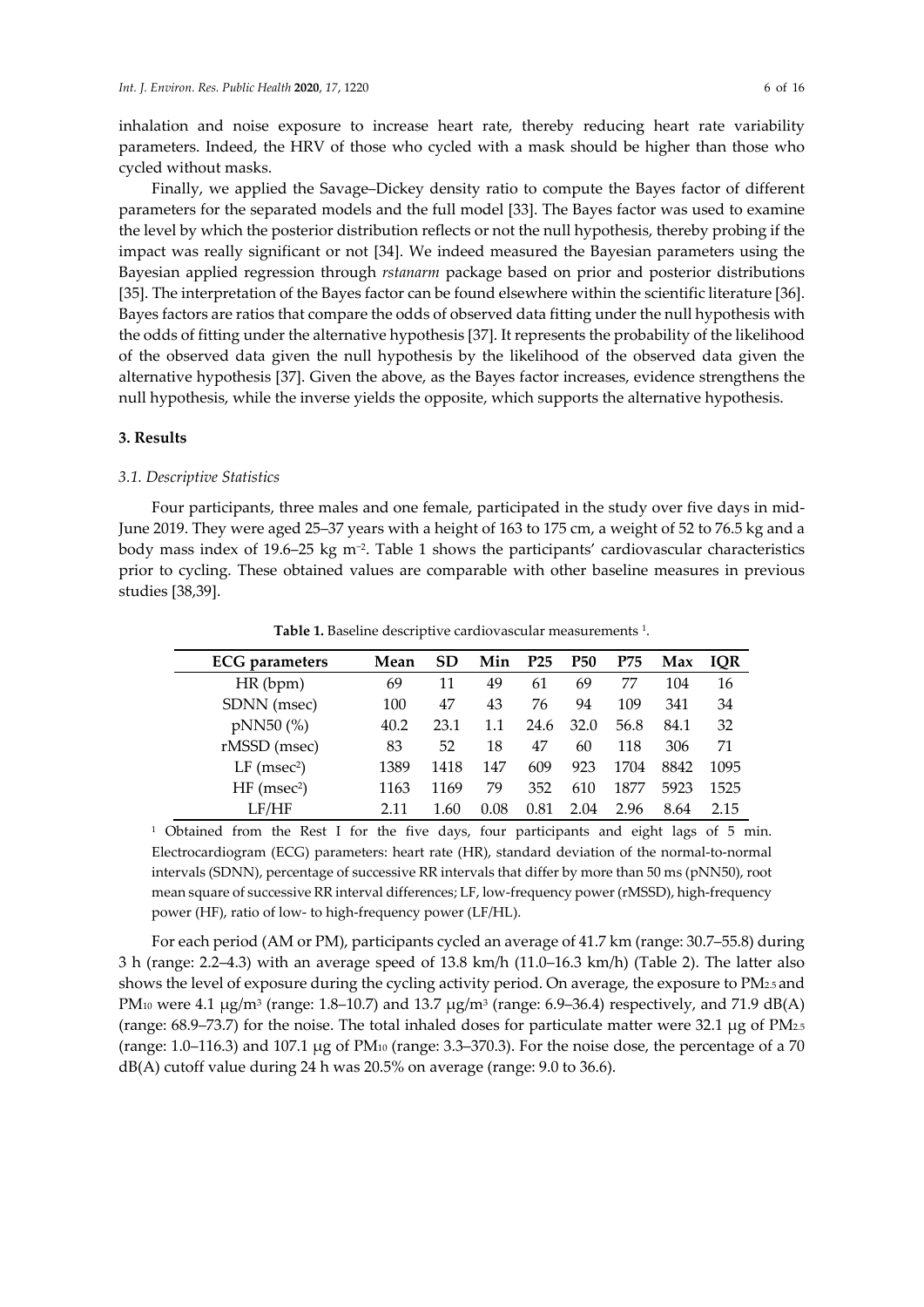| <b>Characteristics</b>                      | Mean  | <b>SD</b> | Min  | P <sub>25</sub> | <b>P50</b> | P75   | Max   | <b>IQR</b> |
|---------------------------------------------|-------|-----------|------|-----------------|------------|-------|-------|------------|
| Cycling activity (AM or PM)                 |       |           |      |                 |            |       |       |            |
| Length (km)                                 | 41.7  | 5.3       | 30.7 | 38.3            | 41.3       | 44.2  | 55.8  | 6.0        |
| Duration (h)                                | 3.0   | 0.4       | 2.2  | 2.8             | 3.0        | 3.3   | 4.3   | 0.5        |
| Speed (km/h)                                | 13.8  | 1.2       | 11.0 | 13.1            | 13.7       | 14.6  | 16.3  | 1.5        |
| Air pollution and noise (AM or PM)          |       |           |      |                 |            |       |       |            |
| $PM_{2.5} (\mu g/m^3)$                      | 4.1   | 2.1       | 1.8  | 2.6             | 3.6        | 4.9   | 10.7  | 2.3        |
| PM <sub>10</sub> ( $\mu$ g/m <sup>3</sup> ) | 13.7  | 6.8       | 6.9  | 9.3             | 11.8       | 15.0  | 36.4  | 5.7        |
| Noise $(L_{\text{Aeq,1min}})$               | 71.9  | 1.2       | 68.9 | 71.3            | 72.0       | 72.6  | 73.7  | 1.3        |
| Exposure (AM or PM)                         |       |           |      |                 |            |       |       |            |
| Total inhaled dose of $PM_{2.5}(\mu g)$     | 32.1  | 30.8      | 1.0  | 12.0            | 18.6       | 38.3  | 116.3 | 26.2       |
| Total inhaled dose of $PM_{10}(\mu g)$      | 107.1 | 99.9      | 3.3  | 44.4            | 78.8       | 120.9 | 370.3 | 76.6       |
| Total dose of noise $(\%)^1$                | 20.5  | 6.8       | 9.0  | 15.0            | 19.9       | 24.1  | 36.6  | 9.1        |

**Table 2.** Descriptive statistics of air/noise pollution exposure and inhaled doses while cycling.

PM<sub>2.5</sub>: Particulate matter of less than 2.5 μm in diameter, PM<sub>10</sub>: Particulate matter of less than 10 μm in diameter. *LAeq,1min:* Average noise intensity for 1-minute exposure in decibels (dB(A)). <sup>1</sup> Total noise dose in percentage calculated with the cutoff of 70 dB during 24h (*L*Aeq,24h).

Table 3 presents descriptive statistics for variations of the ECG parameters before and after the cycling activity (Rest II minus Rest I, and Rest IV, Rest III, see Figure 1). We observed an increase in the heart rate (mean: 6.0, SD: 12.6) and the ratio LFHF (mean: 0.2, SD: 2.6). Inversely, all the other ECG parameters decreased: SDNN (mean: −17.9, SD: 37.1), pNN50 (mean: −4.9, SD: 17.7), rMSSD (mean: −11.2, SD: 36.4), LF (mean: −400, SD: 1113), HF (mean: −201, SD: 855).

**Table 3.** Descriptive statistics of the variation difference in 5 min window of ECG parameters 1.

| <b>ECG Parameters</b>    | Mean     | <b>SD</b> | Min       | P25      | <b>P50</b> | P75   | Max    | <b>IQR</b> |
|--------------------------|----------|-----------|-----------|----------|------------|-------|--------|------------|
| $\Delta HR$ (bpm)        | 6.0      | 12.6      | $-43.0$   | $-2.4$   | 3.8        | 14.1  | 42.6   | 16.4       |
| $\Delta$ SDNN (msec)     | $-17.9$  | 37.1      | $-244.4$  | $-36.0$  | $-11.1$    | 4.0   | 92.8   | 40.0       |
| $\Delta pNN50$ (%)       | $-4.9$   | 17.7      | $-60.4$   | $-14.4$  | $-2.6$     | 2.2   | 53.3   | 16.6       |
| $\triangle$ rMSSD (msec) | $-11.2$  | 36.4      | $-169.5$  | $-28.1$  | $-8.8$     | 8.2   | 126.9  | 36.3       |
| $\Delta LF$ (msec)       | $-400.5$ | 1112.8    | $-7400.1$ | $-618.1$ | 194.2      | 107.4 | 4714.3 | 725.6      |
| $\Delta H$ F (msec)      | $-201.0$ | 854.6     | $-4592.0$ | $-411.3$ | $-60.1$    | 99.9  | 3211.9 | 511.2      |
| $\Delta$ LF/HF           | 0.2      | 2.6       | $-10.9$   | $-08$    | 0.1        | 1.8   | 79     | 2.6        |

<sup>1</sup> Obtained from the AM and PM variations (Rest II minus Rest I, Rest III minus Rest IV) for five days, four participants, and eight lags of 5 min. Variations in electrocardiogram (ECG) parameters. ΔHR: Variation in heart rate, ΔSDNN: Variation in standard deviation of the normal‐to‐normal intervals, ΔpNN50: Variation in percentage of successive RR intervals that differ by more than 50 ms, ΔrMSSD: Variation in root mean square of successive RR interval differences, ΔLF: Variation in low‐frequency power, ΔHF: Variation in high‐frequency power, ΔLF/HL: Variation in ratio of low‐ to high‐frequency power.

## *3.2. Correlation Between ECG Parameters, Particulate Matter and Noise Measures*

The Table 4 represents the correlation among variations of the cardiovascular parameters. Not surprisingly, the variation of rMSSD is highly and positively correlated with the variation of SDNN  $(r = 0.87)$ , pNN50 (r = 0.71), LF (r = 0.76), and HF (r = 0.84). LF and HL are also highly and positively correlated  $(r = 0.75)$ . The heart rate is negatively correlated with the other HRV parameters, in particular with the pNN50 ( $r = -0.75$ ).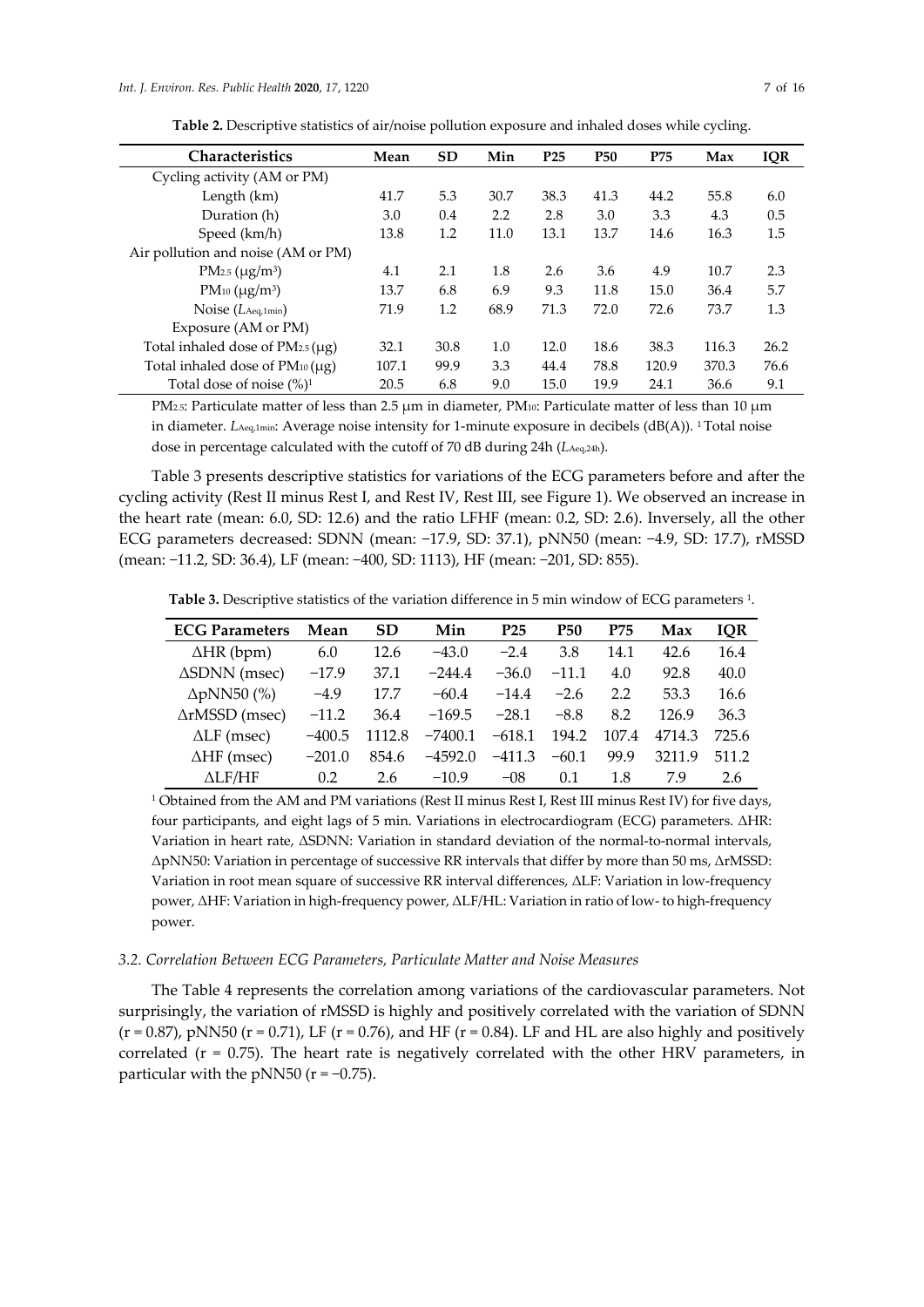| <b>ECG Parameters</b> | <b>AHR</b>   | <b>ASDNN</b> | $\Delta$ pNN50 | <b>ArMSSD</b> | ΛLF | <b>AHF</b> |
|-----------------------|--------------|--------------|----------------|---------------|-----|------------|
| <b>ASDNN</b>          | $-0.418$ *** |              |                |               |     |            |
| $\Delta pNN50$        | $-0.750$ *** | $0.708$ ***  |                |               |     |            |
| ArMSSD                | $-0.358$ *** | $0.873$ ***  | $0.704$ ***    |               |     |            |
| ALF                   | $-0.199.$    | $0.697$ ***  | $0.500$ ***    | $0.757$ ***   |     |            |

**Table 4.** Pearson correlation between the variations of the cardiovascular measurements.

Sign: \* 0.05, \*\* 0.01, \*\*\* 0.001. Electrocardiogram (ECG) parameters. ΔHR: Variation in heart rate, ΔSDNN: Variation in standard deviation of the normal‐to‐normal intervals, ΔpNN50: Variation in percentage of successive RR intervals that differ by more than 50 ms, ΔrMSSD: Variation in root mean square of successive RR interval differences, ΔLF: Variation in low‐frequency power, ΔHF: Variation in high-frequency power, ΔLF/HL: Variation in ratio of low- to high-frequency power.

ΔHF −0.176 \* 0.667 \*\*\* 0.481 \*\*\* 0.838 \*\*\* 0.746 \*\*\* ΔLF/HF 0.471 \*\*\* −0.409 \*\*\* −0.482 \*\*\* −0.388 \*\*\* −0.099 −0.268 \*\*

Concerning air and noise exposure, PM<sub>2.5</sub> and PM<sub>10</sub> are extremely correlated between them  $(r = 0.98)$ , and we found a mildly positive correlation between the total dose of  $dB(A)$  and the total inhaled doses of  $PM_{2.5}$  (r = 0.31) and  $PM_{10}$  (r = 0.33). Due to a very high correlation rate between  $PM_{2.5}$ and PM10, we only considered PM2.5 for our subsequent analysis. We also chose the total inhaled dose of PM2.5because, in a very schematic way, PM2.5 and much smaller particles, such as PM1, are the most biotoxic since they can penetrate deep into the lungs and lung alveoli [40,41], thereby predicting health risks from anthropogenic particulate matter much better than PM10 [42].

#### *3.3. Effects of Particulate Matter and Noise Assessed Separately*

Table 5 shows associations between PM2.5 inhaled doses while cycling and variations in ECG parameters. Recall that the Bayes factor (BF) is interpreted as follows: a Bayes factor greater than 1 makes a proof judgment in favor of the null hypothesis or the numerator model, whereas when it is less than 1, it rules in favor of the alternative hypothesis or the denominator model. We found in the literature various thresholds of the BF for interpreting effect size. Jeffreys interprets Bayes factors as follows: (1) bf = 1–3: Anecdotal, (2) bf = 3–10: Moderate, (3) bf = 10–30: Strong, (4) bf = 30–100: Very strong, and (5) bf > 100: Extreme [36]. As for the interpretation of Raftery which is more recent, it states that: (1) bf = 1–3 is weak, (2) bf = 3–20 is positive, (3) bf = 20–150 is strong, and (4) bf > 150 is very strong [43].

|                                   | $\Delta$ HR <sup>1</sup>      | BF <sup>2</sup> | $\Delta$ SDNN <sup>1</sup>    | BF <sup>2</sup> | $\Delta pNN50^1$          | BF <sup>2</sup> |
|-----------------------------------|-------------------------------|-----------------|-------------------------------|-----------------|---------------------------|-----------------|
| PM <sub>2.5</sub> dose            | 0.48(0.22; 15.61)             | 13.78           | $-0.76$ ( $-1.50$ ; $-0.03$ ) | 0.32            | $-0.41$ $(-0.73; -0.09)$  | 1.29            |
| $PM_{2.5}$ dose: P.2 $3$          | $-0.22$ ( $-0.58$ ; 0.14)     | 0.13            | $-0.10$ $(-1.13; 0.93)$       | 0.04            | $0.23$ (-0.20; 0.66)      | 0.13            |
| $PM_{2.5}$ dose: P.3 <sup>3</sup> | $-0.34$ ( $-0.60$ ; $-0.10$ ) | 1.75            | 0.80(0.10; 1.50)              | 0.30            | $0.29$ (-0.02; 0.59)      | 0.29            |
| $PM2.5$ dose: P.4 $3$             | $-0.36$ $(-0.62; -0.10)$      | 1.61            | $0.48(-0.24; 1.12)$           | 0.06            | $0.15(-0.17; 0.47)$       | 0.08            |
|                                   | $\Delta$ rMSSD <sup>1</sup>   | BF <sup>2</sup> | $\Delta$ LF <sup>1</sup>      | BF <sup>2</sup> | $\Delta H F$ <sup>1</sup> | BF <sup>2</sup> |
| PM <sub>2.5</sub> dose            | $-0.43(-1.12; 0.30)$          | 0.13            | $-4.59$ $(-25.12; 0.11)$      | 0.12            | $4.03(-10.35; 18.29)$     | 0.29            |
| $PM_{2.5}$ dose: P.2 $3$          | $-0.51(-1.45; 0.38)$          | 0.08            | $-9.31 (-34.76; 16.11)$       | 0.11            | $-14.95(-31.24; 1.19)$    | 1.33            |
| $PM_{2.5}$ dose: P.3 $3$          | $0.49$ (-0.18; 1.15)          | 0.10            | $8.69(-9.32; 26.66)$          | 0.09            | $2.23(-9.98; 14.78)$      | 0.23            |
| $PM2.5$ dose: P.4 $3$             | $0.30 (-0.38; 1.00)$          | 0.05            | $-3.01$ $(-23.15; 16.15)$     | 0.07            | $0.22$ (-13.71; 14.31)    | 0.24            |
|                                   | $\Delta$ LF/HF <sup>1</sup>   | BF <sup>2</sup> |                               |                 |                           |                 |
| PM <sub>2.5</sub> dose            | $0.05 (-0.04; 0.13)$          | 0.03            |                               |                 |                           |                 |
| $PM_{2.5}$ dose: P.2 $3$          | $0.00 (-0.12; 0.13)$          | 0.02            |                               |                 |                           |                 |
| $PM_{2.5}$ dose: P.3 $3$          | $-0.04$ $(-0.12; 0.05)$       | 0.02            |                               |                 |                           |                 |
| $PM2.5$ dose: P.4 $3$             | $0.01$ $(-0.08; 0.09)$        | 0.01            |                               |                 |                           |                 |

**Table 5.** Effects of total inhaled doses of PM2.5 on ECG parameters variability 1.

Electrocardiogram (ECG) parameters. ΔHR: variation in heart rate; ΔSDNN: Variation in standard deviation of the normal‐to‐normal intervals, ΔpNN50: Variation in percentage of successive RR intervals that differ by more than 50 ms, ΔrMSSD: Variation in root mean square of successive RR interval differences, ΔLF: Variation in low-frequency power, ΔHF: Variation in high-frequency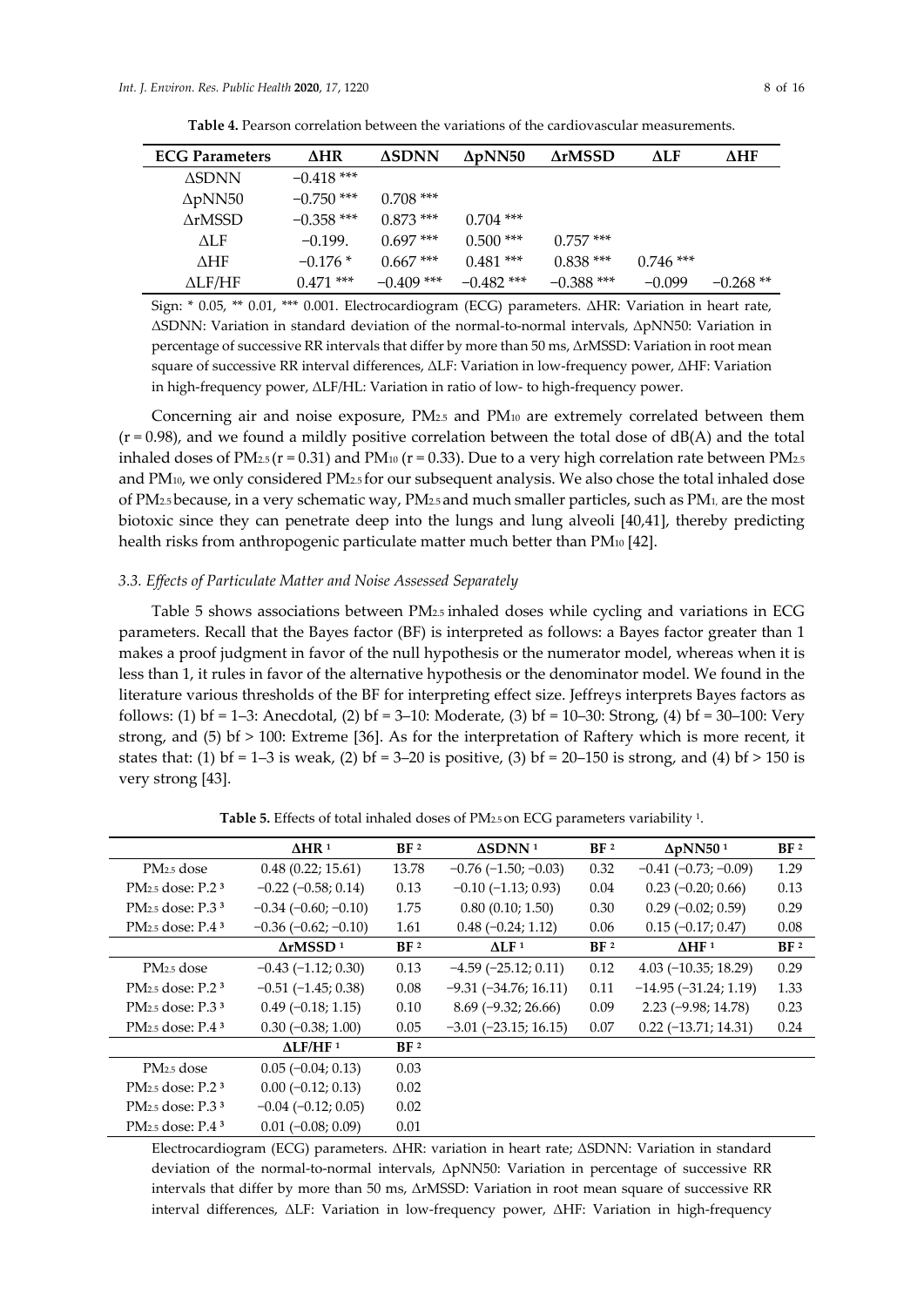power, ΔLF/HL: Variation in ratio of low‐ to high‐frequency power. PM2.5: Particulate matter of less than 2.5  $\mu$ m in diameter. <sup>1</sup> Estimate and 95% CI adjusted for cumulative of cycling days ( $n = 1$  to 5), period of day (AM or PM), distance cycled during the period (kilometers), duration of the cycling activity (hours), number of repeated 5 min RR intervals for the rest period (*n* = 1 to 8), and the participant. <sup>2</sup> Bayes factor (BF) versus 0. <sup>3</sup> Interaction between total inhaled dose of PM2.5 and participants 2 to 4 in comparison with the participant 1 as reference. Note participants 1 and 2 did not wear a pollution mask, while participants 3 and 4 did.

We observed that per 1  $\mu$ g increase in cumulative inhaled dose of PM<sub>2.5</sub> was associated with 0.48 (95% credible interval (CI): 0.22; 15.61) increase in variation of heart rate between corresponding periods. Given the study data, the presence of the effect is 13.78 times more likely under the alternative hypothesis than no effect at all. The interaction coefficient (dose\*participant) allowed us to examine whether or not wearing a mask had an impact or not. Let us recall here that the first and second participants did not wear pollution masks, while the third and fourth participants cycled with masks. It is also worth mentioning that our reference comparator is the first participant. In comparison to the benchmark, per 1 μg increase in cumulative PM2.5 inhaled dose was negatively associated with −0.34 (95% CI: −0.60; −0.10) and −0.36 (95% CI: −0.62; −0.10) decline in heart rate variations for the third and fourth participants (with a mask) with Bayes factors of 1.75 and 1.61, respectively. As shown here, these Bayes factors are nonetheless very low for these interaction coefficients.

For the other parameters, only three other coefficients appeared to be significant: 1 μg in cumulative PM2.5 inhaled dose increase was associated with −0.76 (95% CI: −1.50; −0.03) decrease in ∆SDNN, −0.41 (95% CI: −0.73; −0.09) decline in ∆pNN50 and 0.80 (95% CI: 0.10; 1.50) increase for the interaction between inhaled dose of PM2.5 with the third participant and ΔSDNN. Observed data provided weak or anecdotal evidence against the null hypothesis for the ∆pNN50 with a Bayes factor equal to 1.29, whilst coefficients were three times more likely true within the null hypothesis than the alternative hypothesis for the ∆SDNN.

Table 6 conveys that an increment of one percent in total noise dose was associated with 0.49 (95% CI: 0.17; 0.83) increase in variation of the heart rate. We noted, according to the Bayes factor, that this association was 5.04 times more likely outside the null hypothesis. We, consequently, detected that it was negatively associated with the interaction coefficient (Noise dose\*participant). There were, as consequence, −0.59 (95% CI: −1.02; −0.15) and −0.49 (95% CI: −0.85; −0.12) declines in heart rate variations for the second and third participants, respectively. The observed data were 3.17 times and 2.10 times more probable to occur under the alternative hypothesis compared to the null hypothesis for the aforementioned participants. Nonetheless, there is an anecdotal posterior probability that this is true under the sun. Other parameters were not significant either except their interaction coefficients for the second and third participants that asymptotically depicted evidence in favor of the null hypothesis according to their Bayes factors.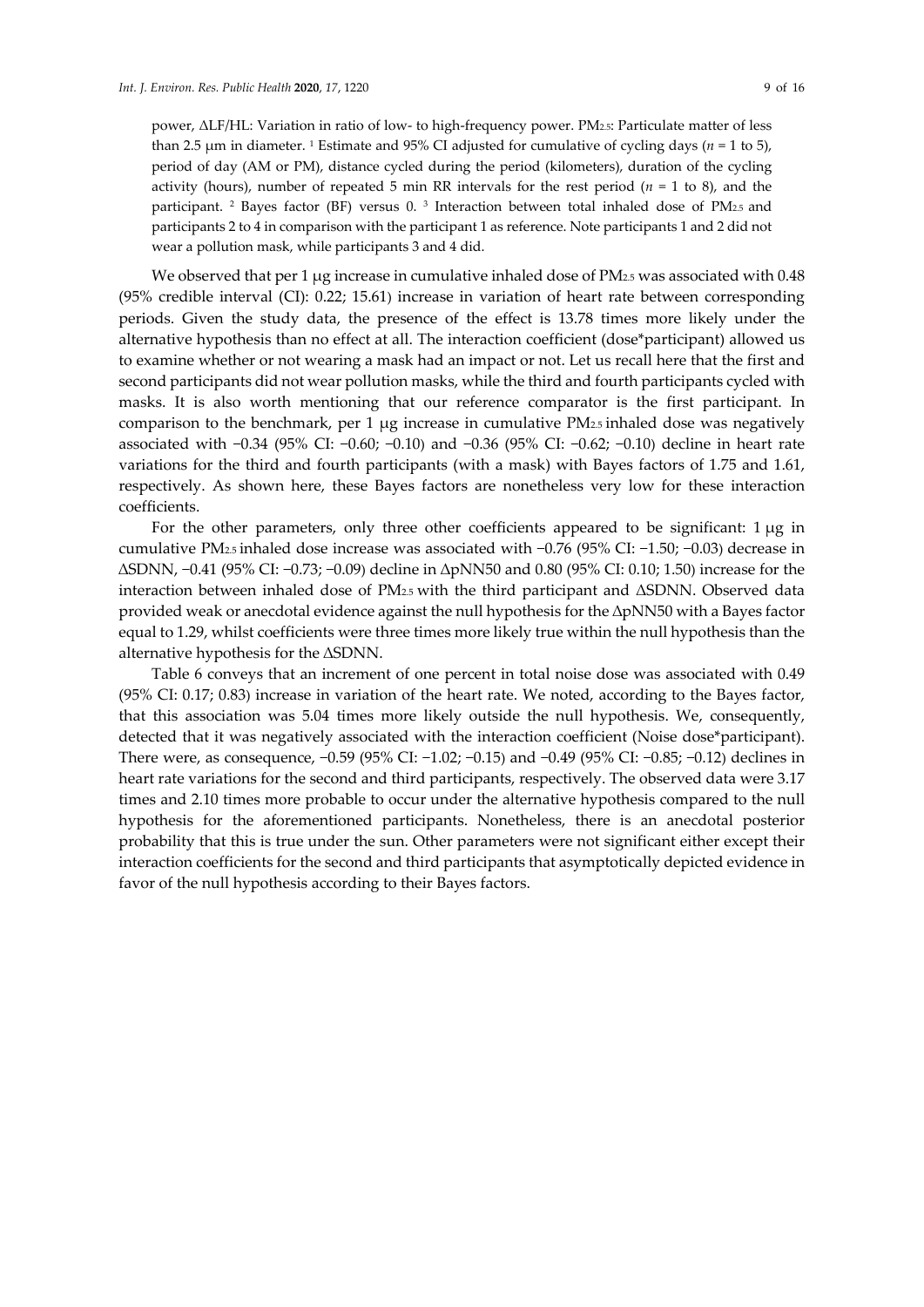|                              | AHR <sup>1</sup>              | BF <sup>2</sup> | $\triangle SDNN$ <sup>1</sup> | BF <sup>2</sup> | $\Delta pNN50^1$          | BF <sup>2</sup> |
|------------------------------|-------------------------------|-----------------|-------------------------------|-----------------|---------------------------|-----------------|
| Noise dose                   | 0.49(0.17; 0.83)              | 5.04            | $-0.30$ ( $-1.50$ ; 0.94)     | 0.08            | $-0.35$ $(-0.82; 0.13)$   | 0.23            |
| Noise dose: P.2 <sup>3</sup> | $-0.59$ ( $-1.02$ ; $-0.15$ ) | 3.17            | $1.11 (-0.26; 2.47)$          | 0.18            | 0.73(0.23; 1.21)          | 4.93            |
| Noise dose: $P.33$           | $-0.49$ ( $-0.85$ ; $-0.12$ ) | 2.10            | 1.32(0.07; 2.53)              | 0.35            | 0.51(0.07; 0.96)          | 1.10            |
| Noise dose: $P.43$           | $-0.18$ ( $-0.62$ ; 0.26)     | 0.11            | $0.30(-1.17; 1.79)$           | 0.05            | $-0.05$ ( $-0.56$ ; 0.47) | 0.09            |
|                              | ArMSSD <sup>1</sup>           | BF <sup>2</sup> | $\Lambda$ LF <sup>1</sup>     | BF <sup>2</sup> | $\Delta H F^1$            | BF <sup>2</sup> |
| Noise dose                   | $-0.05$ $(-1.23; 1.08)$       | 0.10            | $-0.21$ $(-31.8; 31.6)$       | 0.19            | $3.81 (-20.10; 27.46)$    | 0.40            |
| Noise dose: $P.23$           | 1.53(0.46; 2.57)              | 2.77            | $15.10(-8.3; 38.4)$           | 0.19            | 18.41 (2.67; 33.99)       | 3.71            |
| Noise dose: P.3 <sup>3</sup> | $0.61 (-0.37; 1.62)$          | 0.10            | $9.32(-13.2; 31.7)$           | 0.11            | $8.35 (-6.74; 23.35)$     | 0.47            |
| Noise dose: $P.43$           | $0.03(-1.10; 1.15)$           | 0.06            | $5.02$ (-19.8; 30.0)          | 0.09            | $1.56$ (-15.77; 18.87)    | 0.30            |
|                              | ALF/HF <sup>1</sup>           | BF <sup>2</sup> |                               |                 |                           |                 |
| Noise dose                   | $0.08 (-0.03; 0.18)$          | 0.05            |                               |                 |                           |                 |
| Noise dose: P.2 <sup>3</sup> | $-0.07$ $(-0.31; 0.17)$       | 0.05            |                               |                 |                           |                 |
| Noise dose: $P.33$           | $-0.21$ $(-0.35; 0.07)$       | 1.70            |                               |                 |                           |                 |
| Noise dose: P.43             | $-0.15$ $(-0.36; 0.07)$       | 0.09            |                               |                 |                           |                 |

**Table 6.** Effects of total noise dose exposure on ECG parameters variability 1.

Electrocardiogram (ECG) parameters. ΔHR: Variation in heart rate, ΔSDNN: Variation in standard deviation of the normal‐to‐normal intervals, ΔpNN50: Variation in percentage of successive RR intervals that differ by more than 50 ms, ΔrMSSD: Variation in root mean square of successive RR interval differences, ΔLF: Variation in low-frequency power, ΔHF: Variation in high-frequency power, ΔLF/HL: Variation in ratio of low‐ to high‐frequency power. Noise dose in percentage calculated with the cutoff of 70 dB during 24h (*L*Aeq,24h). <sup>1</sup> Estimate and 95% CI adjusted for cumulative of cycling days (*n* = 1 to 5), period of day (AM or PM), distance cycled during the period (kilometers), duration of the cycling activity (hours), number of repeated 5 min RR intervals for the rest period (*n*  $= 1$  to 8), and the participant. <sup>2</sup> Bayes factor (BF) versus 0. <sup>3</sup> Interaction between total dose of dB(A) and participants 2 to 4 in comparison with the participant 1 as reference. Note participants 1 and 2 did not wear a pollution mask, and participants 3 and 4 did.

#### *3.4. Effects of Particulate Matter and Noise Assessed Simultaneously*

The inhaled PM2.5 dose and noise dose have been shown to have a small impact only on heart rate, as demonstrated previously. Are these effects combined and attempt to show that multiexposure (air pollution and noise exposure) might increase short-term health impacts? We likewise examined whether there was a combined effect of these two exposures on electrocardiogram parameters. However, the results reported in Table 7 show that the noise dose no longer has an effect once the inhaled PM2.5dose is introduced. The coefficients of the latter, on the other hand, which were significant previously, remain unchanged.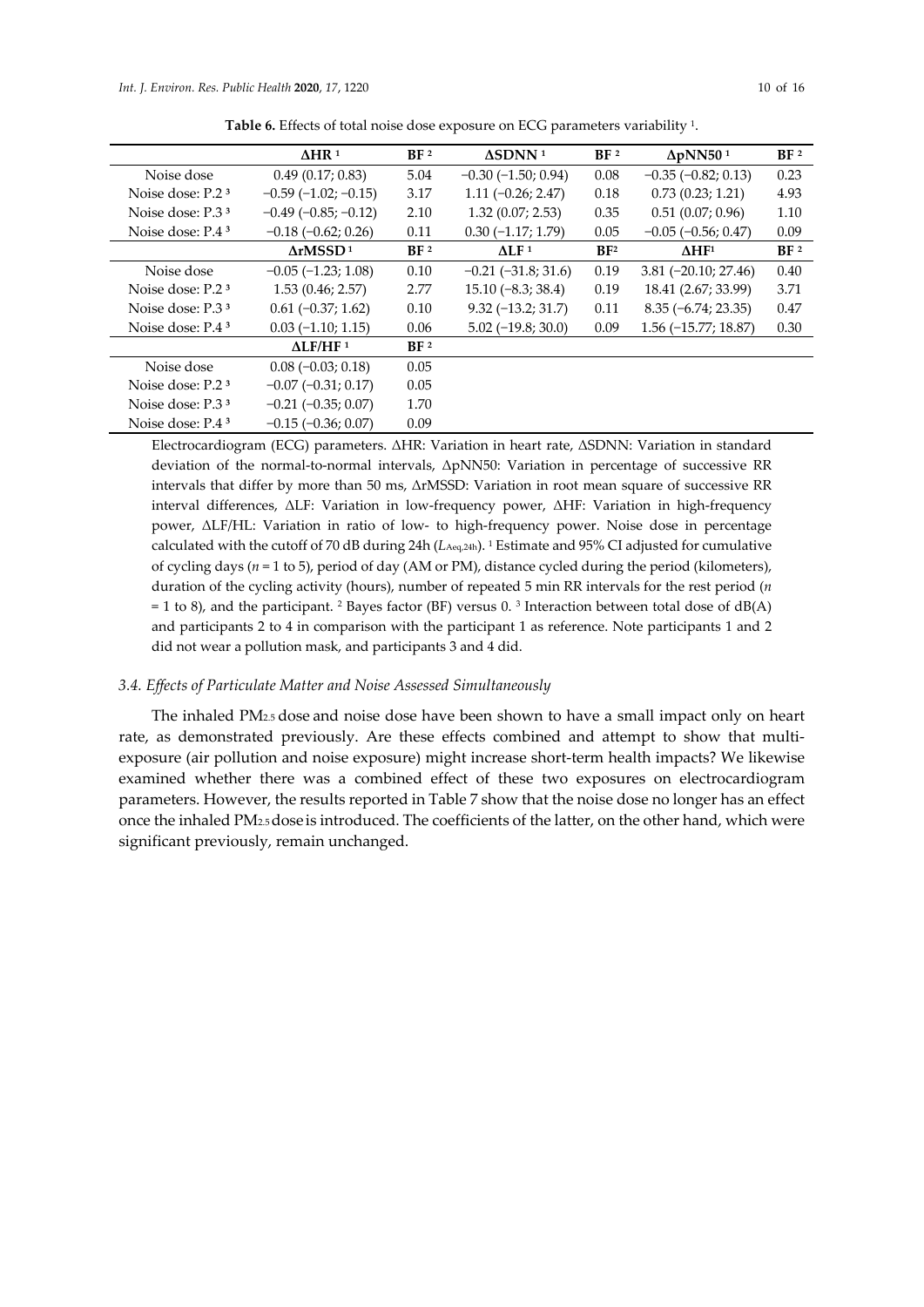| Table 7. Effects of total inhaled doses of PM <sub>25</sub> and total noise dose exposure levels on ECG parameters |
|--------------------------------------------------------------------------------------------------------------------|
| variability <sup>1</sup> .                                                                                         |

|                                          | $\Delta H R$ <sup>1</sup>   | BF <sup>2</sup> | $\Delta \text{SDNN}$ $^1$    | BF <sup>2</sup> | $\Delta pNN50^1$            | BF <sup>2</sup> |
|------------------------------------------|-----------------------------|-----------------|------------------------------|-----------------|-----------------------------|-----------------|
| PM <sub>2.5</sub> dose                   | 0.40(0.16; 0.66)            | 8.12            | $-0.43$ $(-1.13; 0.25)$      | $0.08\,$        | $-0.23$ $(-0.53; 0.05)$     | 0.17            |
| Noise dose                               | $0.28 (-0.20; 0.76)$        | 0.16            | $0.90 (-0.43; 2.29)$         | 0.18            | $0.12 (-0.47; 0.69)$        | 0.11            |
| PM <sub>2.5</sub> dose: P.2 <sup>3</sup> | $-1.75$ $(-2.57; -0.94)$    | 238.42          | $-0.21 - 2.51; 2.10$         | 0.13            | 1.28(0.35; 2.20)            | 5.97            |
| PM <sub>2.5</sub> dose: P.3 <sup>3</sup> | $-0.35$ $(-0.60; -0.11)$    | 2.44            | $0.50$ ( $-0.17; 1.19$ )     | 0.11            | $0.22$ (-0.05; 0.51)        | 0.16            |
| PM <sub>2.5</sub> dose: P.4 <sup>3</sup> | $-0.37$ $(-0.62; -0.13)$    | 4.08            | $0.27$ (-0.40; 0.95)         | 0.05            | $0.10 (-0.18; 0.37)$        | 0.06            |
| Noise dose: P.2 <sup>4</sup>             | $-0.05$ $(-0.22; 0.13)$     | 0.99            | $1.11 (-0.26; 2.47)$         | 1.04            | $0.05 (-0.13; 0.23)$        | 1.03            |
| Noise dose: P.3 <sup>4</sup>             | $-0.07$ $(-0.25; 0.10)$     | 1.26            | 1.32(0.07; 2.53)             | 0.83            | $0.04 (-0.14; 0.23)$        | 1.03            |
| Noise dose: P.4 4                        | $0.02$ (-0.17; 0.20)        | 0.94            | $0.30$ (-1.17; 1.79)         | 0.95            | $-0.02$ $(-0.21; 0.16)$     | 0.99            |
|                                          | $\Delta$ rMSSD <sup>1</sup> | BF <sup>2</sup> | $\Delta$ LF <sup>1</sup>     | BF <sup>2</sup> | $\Delta H F$ <sup>1</sup>   | BF <sup>2</sup> |
| PM <sub>2.5</sub> dose                   | $-0.59$ $(-1.27; 0.08)$     | 0.27            | $-4.41$ $(-24.52; 15.90)$    | 0.12            | $-11.86$ ( $-26.29$ ; 2.67) | 0.41            |
| Noise dose                               | $0.92(-0.43; 2.22)$         | 0.29            | $4.90(-34.22; 43.92)$        | 0.23            | $10.81(-19.08; 39.75)$      | 0.32            |
| PM <sub>2.5</sub> dose: P.2 <sup>3</sup> | $-2.6$ $(-4.28; -0.06)$     | 1.40            | $-14.00$ ( $-75.88$ ; 46.21) | $0.38\,$        | $-96.37(-140.6; -52.7)$     | 921.5           |
| PM <sub>2.5</sub> dose: P.3 <sup>3</sup> | $0.58(-0.06; 1.22)$         | 0.29            | $9.45(-9.81; 28.87)$         | $0.17\,$        | $11.98(-1.80; 25.63)$       | 0.49            |
| PM <sub>2.5</sub> dose: $P.43$           | $0.24 (-0.38; 0.88)$        | 0.07            | $-4.29$ ( $-23.92$ ; 15.22)  | 0.12            | $3.56$ ( $-10.51$ ; 17.23)  | 0.13            |
| Noise dose: P.2 <sup>4</sup>             | $0.20$ (-0.16; 0.58)        | 1.64            | $5.83(-9.34; 21.41)$         | 1.12            | $8.61(-1.90; 19.10)$        | 3.38            |
| Noise dose: P.3 <sup>4</sup>             | $-0.09$ $(-0.46; 0.29)$     | $1.10\,$        | $-3.75$ $(-18.62; 11.39)$    | 0.94            | $-3.76$ $(-14.14; 6.49)$    | $1.11\,$        |
| Noise dose: P.4 <sup>4</sup>             | $-0.01$ $(-0.38; 0.37)$     | 0.97            | $-0.08$ $(-15.97; 15.96)$    | 0.89            | $-0.14$ $(-11.15; 10.85)$   | 0.97            |
|                                          | $\Delta$ LF/HF <sup>1</sup> | BF <sup>2</sup> |                              |                 |                             |                 |
| PM <sub>2.5</sub> dose                   | $0.00 (-0.09; 0.09)$        | 0.02            |                              |                 |                             |                 |
| Noise dose                               | $-0.11$ $(-0.27; 0.06)$     | 0.06            |                              |                 |                             |                 |
| PM <sub>2.5</sub> dose: P.2 <sup>3</sup> | $-0.18$ $(-0.47; 0.13)$     | 0.10            |                              |                 |                             |                 |
| PM <sub>2.5</sub> dose: P.3 <sup>3</sup> | $0.01$ ( $-0.08$ ; 0.10)    | 0.02            |                              |                 |                             |                 |
| PM <sub>2.5</sub> dose: $P.43$           | $0.03$ (-0.05; 0.12)        | 0.02            |                              |                 |                             |                 |
| Noise dose: P.2 <sup>4</sup>             | $0.01 (-0.14; 0.16)$        | 0.83            |                              |                 |                             |                 |
| Noise dose: P.3 <sup>4</sup>             | $-0.05$ $(-0.18; 0.08)$     | 0.88            |                              |                 |                             |                 |
| Noise dose: P.4 <sup>4</sup>             | $-0.06$ $(-0.22; 0.11)$     | 1.04            |                              |                 |                             |                 |

Electrocardiogram (ECG) parameters. ΔHR: Variation in heart rate, ΔSDNN: Variation in standard deviation of the normal-to-normal intervals, ΔpNN50: Variation in percentage of successive RR intervals that differ by more than 50 ms, ΔrMSSD: Variation in root mean square of successive RR interval differences, ΔLF: Variation in low‐frequency power, ΔHF: Variation in high‐frequency power, ΔLF/HL: Variation in ratio of low‐ to high‐frequency power. PM2.5: Particulate matter of less than 2.5 μm in diameter. Noise dose in percentage calculated with the cutoff of 70 dB during 24h (*L*Aeq,24h). <sup>1</sup> Estimate and 95% CI adjusted for cumulative of cycling day (*n* = 1 to 5), period of day (AM or PM), distance cycled during the period (kilometres), duration of the cycling activity (hours), number of repeated 5 min RR intervals for the rest period  $(n = 1 to 8)$ , and the participant. <sup>2</sup> Bayes factor (BF) versus 0. <sup>3</sup> Interaction between total inhaled of PM2.5 and participants 2 to 4 in comparison with the participant 1 as reference.  $4$  Interaction between total dose of  $dB(A)$  and participants 2 to 4 in comparison with the participant 1 as reference. Note participants 1 and 2 did not wear a pollution mask, and participants 3 and 4 did.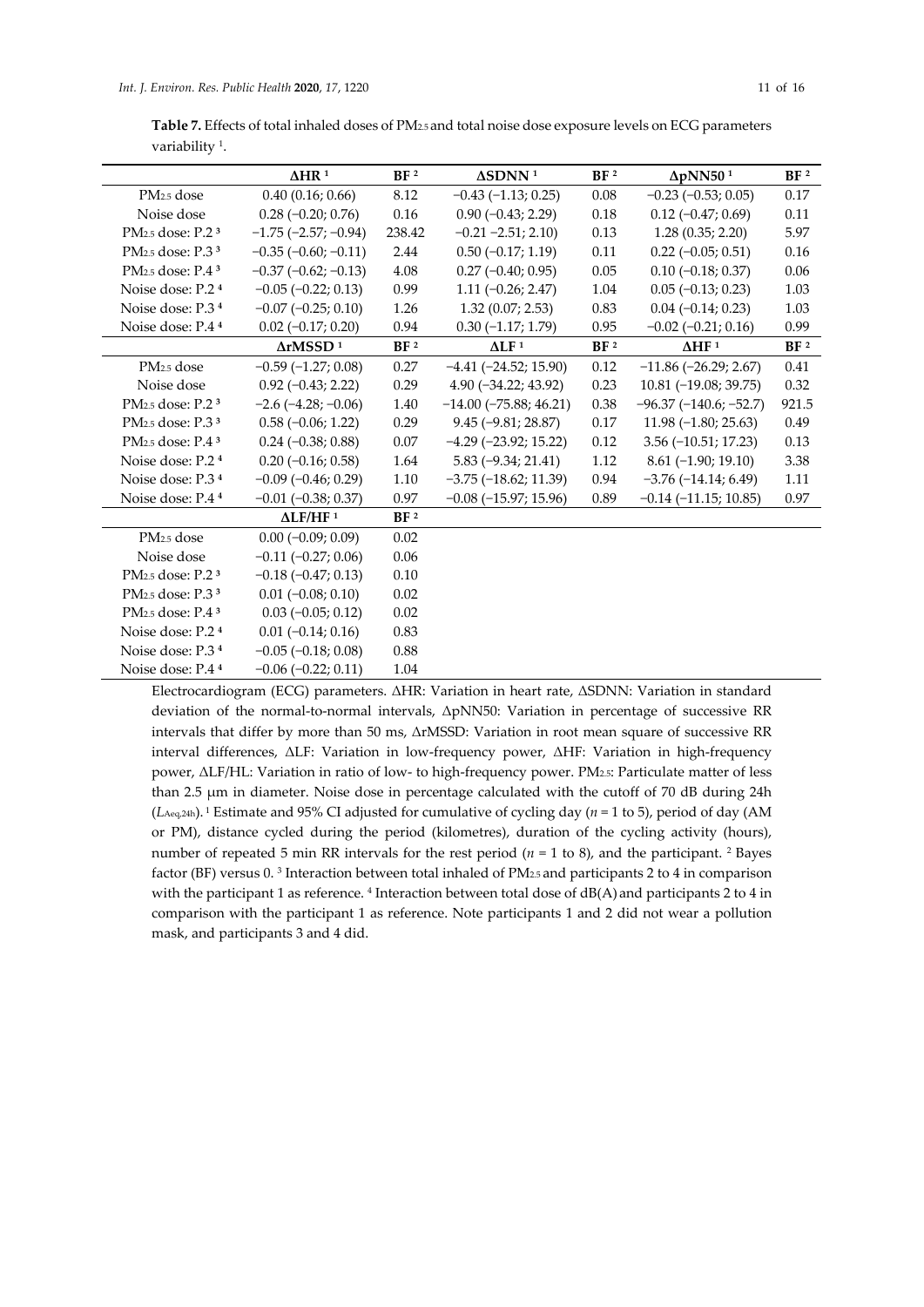## **4. Discussion**

To our best knowledge, this is the first study to report the short-term impact of simultaneous traffic‐related particulate matter with aerodynamic diameters of less than 2.5μm (PM2.5) and noise exposure on cardiac function among healthy young cyclists in Montreal, Canada. It is important to remember that the metric of exposure used in statistical analysis was the 5-min RR intervals within which we analyzed corresponding electrocardiogram parameters and cumulative inhaled doses for air pollution and noise dose exposure. Our hypothesis was that short‐term exposure to air and noise pollution would lead to the reduction of heartrate variability due to the dysfunction of the autonomic nervous system. We found only limited effects on the heart rate variation. These effects are, however, so low that could explain the lack of effects for other parameters related to heart rate variability. This is consistent with the results of previous studies which show that although exposure to PM2.5 may increase heart rate, this does not translate into changes in the parameters of heart rate variability in low polluted environments [44]. Different authors found no associations between PM2.5 and heart rate variability parameters in their systematic review, regardless of small negative associations across all parameters, especially because of large confidence intervals that comprised sometimes the null effect [7]. Moreover, Dzhambov and Dimitrova in a recent systematic review [45], observed a weak association between traffic‐related noise exposure and blood pressure in children, but that was wiped out after considering the soundness of included studies. It is also known that 'in low traffic‐related air pollution (TRAP) environments, intermittent physical activity has stronger beneficial effects on systolic blood pressure than in high‐TRAP environments' [4]. These results should, nevertheless, be read with caution so as not to minimize the potential impact of exposure to noise and air pollution on health, especially since there are various studies which have found their impact on the health of the population [46].

The levels of air pollution and noise exposure are probably insufficient in Montreal to show significant and important effects between exposure to pollutants and absolute variations in heart rate variability. For instance, Montreal had an average air quality index of 6.8 and 7  $\mu$ g/m<sup>3</sup> for PM<sub>2.5</sub> in 2017 and 2018, respectively [47]. These levels are within the World Health Organization target for the PM2.5 to ensure no adverse health effects. For this reason, studies should be carried out in the world's most polluted cities, especially in South East Asian countries or where there is more unavailable data, like in some parts of Africa. By the way of comparison for Montreal, the city of Gurugram in India, which is the most polluted city in the world, had 145.6 and 135.8 μg/m3, while New Delhi had 108.26 and 113.5 μg/m3 for the PM2.5 in 2017 and 2018, respectively [47]. Without prejudice, a study under these conditions will be more likely to demonstrate the impact of air pollution and noise exposure on electrocardiogram parameters.

Let us recall that participants cycled, on average, 3 h in the morning and 3 h in the afternoon. As utilitarian cyclists usually commute between 30 and 60 min, it can be assumed that cycling in Montreal for utilitarian trips has no short-term or at least meager adverse health effects. This could lead to the adoption of a healthy lifestyle, such as active transportation, thereby promoting physical activity that could contribute to reducing and prevent chronic diseases. These results are consistent with current studies indicating that the benefits of cycling outweigh the risks of air pollution to the health of the population in urban centers [13]. These authors found that years of life expectancy gained through cycling were much larger than in those who commuted by car or public transport, such as bus, train, and subway, because of increased physical activity despite higher inhaled doses. Besides, physical activity has a positive impact on reducing the inflammatory processes. Hence, its increase would prevent cardiovascular risk factors [4]. As a result, a built environment conducive to physical activity while cycling could improve the physical health and well‐being of urban residents [48].

Keep in mind, however, that the exposure of PM2.5 may considerably fluctuate according to space and time of the day. It is, nonetheless, difficult to assess its long-term impact with empirical data at least on cyclists because of practicability and associated cost. The long-term impacts are probably very detrimental to health, as has been stipulated by different authors [49,50]. Since this impact is difficult to assess in the long run, cycling facilities, such as bicycle paths, should reduce air pollution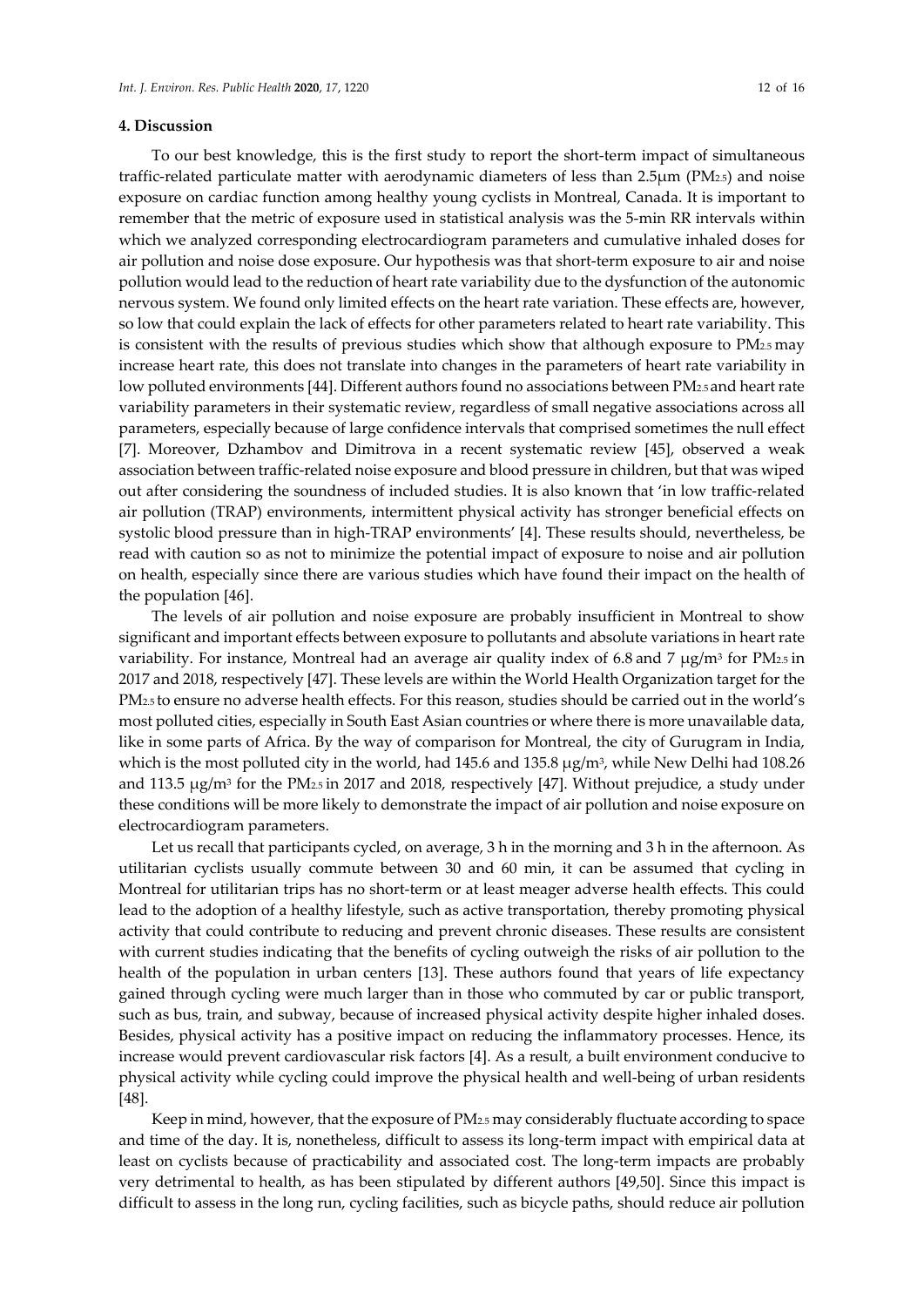and noise exposure by moving them away from moving vehicles. Municipal planners could accommodate whenever possible these cycle ways in green or residential areas. They should thus foster the establishment of cycling infrastructure to reduce inhaled or uptake doses through spatial separation of cyclists from high traffic roads [51]. Ramos et al. stipulate that these facilities 'should be achieved with separated bicycle facilities, low volume routes, and off‐peak travel' [52].

This study, therefore, offers us an estimate of simultaneous exposure to particulate matter with a diameter less than 2.5 μm (PM2.5) and noise exposure on cyclists' cardiac function. There are, however, some strengths and limitations, as in any research project. Without being exhaustive, one of the strengths is that it has examined pollutants' exposure at the individual level, particularly under real‐world conditions. It also shows in detail the measurements of air pollution, noise exposure, and electrocardiogram parameters, as well as possible confounding factors deemed important. Indeed, the study design allowed us to disentangle the influence of wearing mask or not. As limits, air pollution and noise exposure have higher spatial and temporal distribution, which can increase the risk of bias. Although this may be a limit, the distances and routes traveled by the participants encompass the distribution within the Montreal Island. In addition, the small sample size may fail to measure the effect of air pollution and noise exposure on the cardiac function when it exists, while the temporality of the evaluation does not make it possible to examine the additive effects with long‐ term consequences. This demonstrates the need for further large-scale studies to generalize on the health and well‐being of the population.

# **5. Conclusions**

This study's findings support that separate exposure to PM2.5 and noise exposure related to road‐ traffic lead to a minor increase in heart rate variation between corresponding pre-cycling and postcycling periods. When considering the simultaneous effect in relation to the aforementioned pollutants, that effect disappears for noise exposure, however. These results should not be extrapolated to the general public, such as commuters or cyclists as such, because of small sample size, albeit they show the absence of effects on heart rate variability for the participants. Given that it is based on a rigorous methodology that can grasp short-term health effects arising from multiexposure related to traffic exposure, it might be interesting to examine the synergetic effects of multiple exposures, such as traffic‐related air pollutants and noise exposure on cardiac function. This would better position the use of bicycles across the city while reducing exposure to pollutants both from traffic-related air pollution and from noise exposure, thereby shedding light on their health impacts.

**Author Contributions:** Conceptualization, J.M.B. and P.A.; methodology and statistical analyses, P.A., J.M.B. and J.G.; writing—original draft preparation, J.M.B.; writing—review and editing, J.M.B. and P.A. All authors have read and agree to the published version of the manuscript.

**Funding:** The authors are grateful for the financial support provided by the Canada Research Chair in Environmental Equity (950‐230813).

**Acknowledgments:** The authors would like to thank the participants. You are good cyclists with strong legs! We would also like to thank Jennifer Ma-O and Vincent Jarry for their technical support during the data collection.

**Conflicts of Interest:** The authors declare no conflict of interest.

#### **References**

- 1. Cole-Hunter, T.; Weichenthal, S.; Kubesch, N.; Foraster, M.; Carrasco-Turigas, G.; Bouso, L.; Martínez, D.; Westerdahl, D.; De Nazelle, A.; Nieuwenhuijsen, M. Impact of traffic-related air pollution on acute changes in cardiac autonomic modulation during rest and physical activity: A cross‐over study. *J. Expo. Sci. Environ. Epidemiol.* **2016**, *26*, 133–140, doi:10.1038/jes.2015.66.
- 2. El Aarbaoui, T.; Méline, J.; Brondeel, R.; Chaix, B. Short-term association between personal exposure to noise and heart rate variability: The RECORD MultiSensor Study. *Environ. Pollut.* **2017**, *231*, 703–711, doi:10.1016/j.envpol.2017.08.031.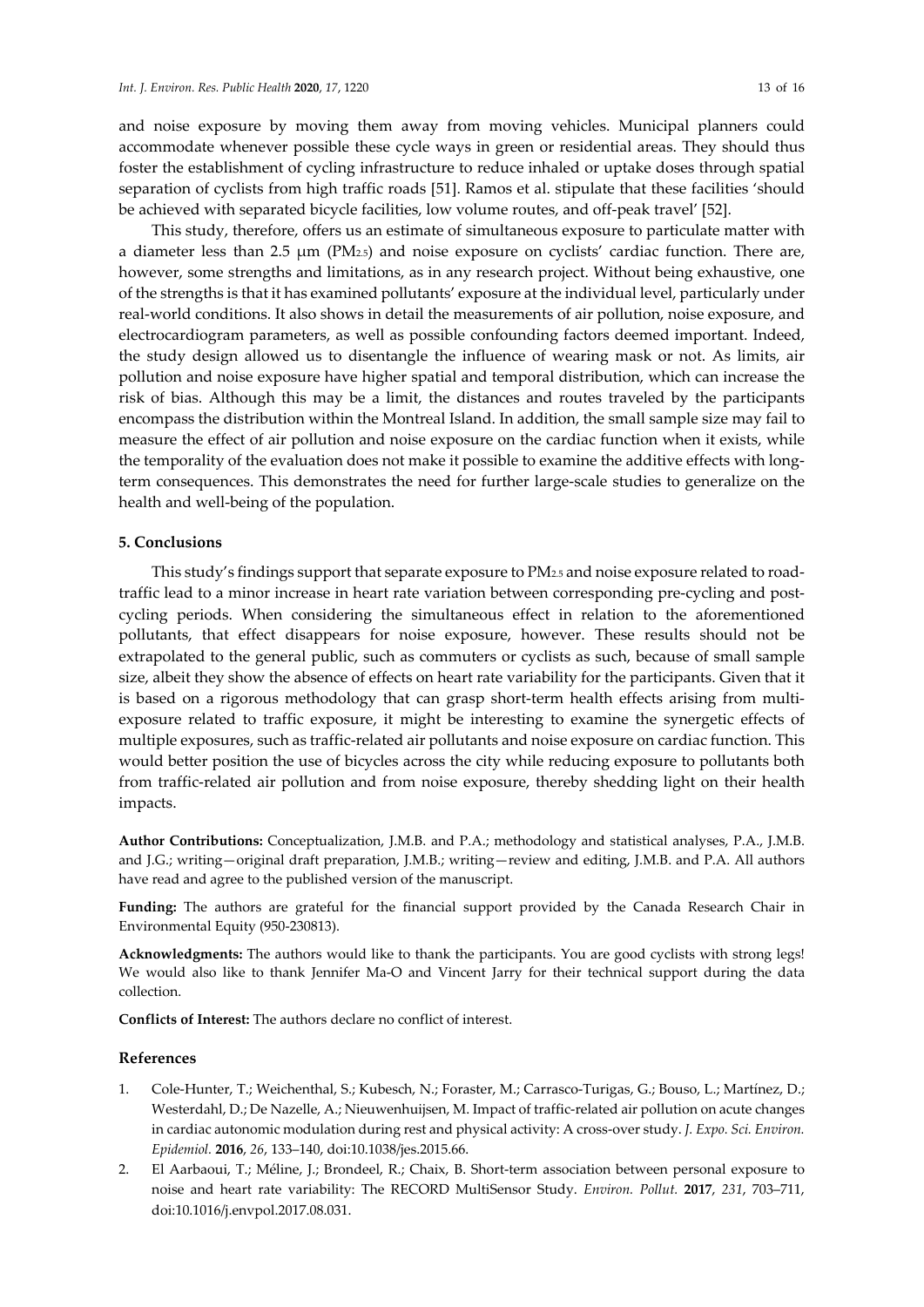- 3. Huang, J.; Deng, F.; Wu, S.; Lu, H.; Hao, Y.; Guo, X. The impacts of short-term exposure to noise and trafficrelated air pollution on heart rate variability in young healthy adults. *J. Expo. Sci. Environ. Epidemiol.* **2013**, *23*, 559–564, doi:10.1038/jes.2013.21.
- 4. Kubesch, N.; De Nazelle, A.; Guerra, S.; Westerdahl, D.; Martinez, D.; Bouso, L.; Carrasco-Turigas, G.; Hoffmann, B.; Nieuwenhuijsen, M.J. Arterial blood pressure responses to short-term exposure to low and high traffic‐related air pollution with and without moderate physical activity. *Eur. J. Prev. Cardiol.* **2015**, *22*, 548–557, doi:10.1177/2047487314555602.
- 5. Qiu, Z.; Wang, W.; Zheng, J.; Lv, H. Exposure assessment of cyclists to UFP and PM on urban routes in Xi'an, China. *Environ. Pollut.* **2019**, *250*, 241–250, doi:10.1016/j.envpol.2019.03.129.
- 6. Schraufnagel, D.E.; Balmes, J.R.; Cowl, C.T.; De Matteis, S.; Jung, S.‐H.; Mortimer, K.; Perez‐Padilla, R.; Rice, M.B.; Riojas‐Rodriguez, H.; Sood, A.; et al. Air Pollution and Noncommunicable Diseases: A Review by the Forum of International Respiratory Societies' Environmental Committee, Part 2: Air Pollution and Organ Systems. *Chest* **2019**, *155*, 417–426, doi:10.1016/j.chest.2018.10.041.
- 7. Buteau, S.; Goldberg, M.S. A structured review of panel studies used to investigate associations between ambient air pollution and heart rate variability. *Environ. Res.* **2016**, *148*, 207–247, doi:10.1016/j.envres.2016.03.013.
- 8. Gamelin, F.X.; Berthoin, S.; Bosquet, L. Effet de l'entraînement aérobie sur la variabilité de la fréquence cardiaque au repos. *Sci. Sports* **2009**, *24*, 128–136, doi:10.1016/j.scispo.2008.10.004.
- 9. Shaffer, F.; Ginsberg, J.P. An Overview of Heart Rate Variability Metrics and Norms. *Front. Public Health* **2017**, *5*, 1–15, doi:10.3389/fpubh.2017.00258.
- 10. Hampel, R.; Rückerl, R.; Yli‐Tuomi, T.; Breitner, S.; Lanki, T.; Kraus, U.; Cyrys, J.; Belcredi, P.; Brüske, I.; Laitinen, T.M.; et al. Impact of personally measured pollutants on cardiac function. *Int. J. Hyg. Environ. Health* **2014**, *217*, 460–464, doi:10.1016/j.ijheh.2013.09.002.
- 11. Mueller, N.; Rojas‐Rueda, D.; Khreis, H.; Cirach, M.; Andrés, D.; Ballester, J.; Bartoll, X.; Daher, C.; Deluca, A.; Echave, C.; et al. Changing the urban design of cities for health: The superblock model. *Environ. Int.* **2019**, *134*, 1–13, doi:10.1016/j.envint.2019.105132.
- 12. Xia, T.; Nitschke, M.; Zhang, Y.; Shah, P.; Crabb, S.; Hansen, A. Traffic-related air pollution and health cobenefits of alternative transport in Adelaide, South Australia. *Environ. Int.* **2015**, *74*, 281–290, doi:10.1016/j.envint.2014.10.004.
- 13. De Hartog, J.J.; Boogaard, H.; Nijland, H.; Hoek, G. Do the health benefits of cycling outweigh the risks? *Environ. Health Perspect.* **2010**, *118*, 1109–1116, doi:10.1289%2Fehp.0901747.
- 14. Apparicio, P.; Gelb, J.; Carrier, M.; Mathieu, M.‐E.; Kingham, S. Exposure to noise and air pollution by mode of transportation during rush hours in Montreal. *Journal of Transport Geography* **2018**, *70*, 182–192, doi:10.1016/j.jtrangeo.2018.06.007.
- 15. Zuurbier, M.; Hoek, G.; van den Hazel, P.; Brunekreef, B. Minute ventilation of cyclists, car and bus passengers: An experimental study. *Environ. Health* **2009**, *8*, 1–10, doi:10.1186/1476‐069X‐8‐48.
- 16. Dons, E.; Laeremans, M.; Orjuela, J.P.; Avila‐Palencia, I.; Carrasco‐Turigas, G.; Cole‐Hunter, T.; Anaya‐ Boig, E.; Standaert, A.; De Boever, P.; Nawrot, T.; et al. Wearable Sensors for Personal Monitoring and Estimation of Inhaled Traffic‐Related Air Pollution: Evaluation of Methods. *Environ. Sci. Technol.* **2017**, *51*, 1859–1867, doi:10.1021/acs.est.6b05782.
- 17. Nyhan, M.; McNabola, A.; Misstear, B. Comparison of particulate matter dose and acute heart rate variability response in cyclists, pedestrians, bus and train passengers. *Sci. Total Environ.* **2014**, *468*, 821–831, doi:10.1016/j.scitotenv.2013.08.096.
- 18. Strak, M.; Boogaard, H.; Meliefste, K.; Oldenwening, M.; Zuurbier, M.; Brunekreef, B.; Hoek, G. Respiratory health effects of ultrafine and fine particle exposure in cyclists. *Occup. Environ. Med.* **2010**, *67*, 118–124, doi:10.1136/oem.2009.046847.
- 19. Kraus, U.; Schneider, A.; Breitner, S.; Hampel, R.; Rückerl, R.; Pitz, M.; Geruschkat, U.; Belcredi, P.; Radon, K.; Peters, A. Individual Daytime Noise Exposure during Routine Activities and Heart Rate Variability in Adults: A Repeated Measures Study. *Environ. Health Perspect.* **2013**, *121*, 607–612, doi:10.1289/ehp.1205606.
- 20. Tonne, C.; Halonen, J.I.; Beevers, S.D.; Dajnak, D.; Gulliver, J.; Kelly, F.J.; Wilkinson, P.; Anderson, H.R. Long-term traffic air and noise pollution in relation to mortality and hospital readmission among myocardial infarction survivors. *Int. J. Hyg. Environ. Health* **2016**, *219*, 72–78, doi:10.1016/j.ijheh.2015.09.003.
- 21. Carre Technologies Inc. Hexoskin Smart Shirts—Cardiac, Respiratory, Sleep & Activity Metrics. Available online: https://www.hexoskin.com/ (accessed on 21 December 2019).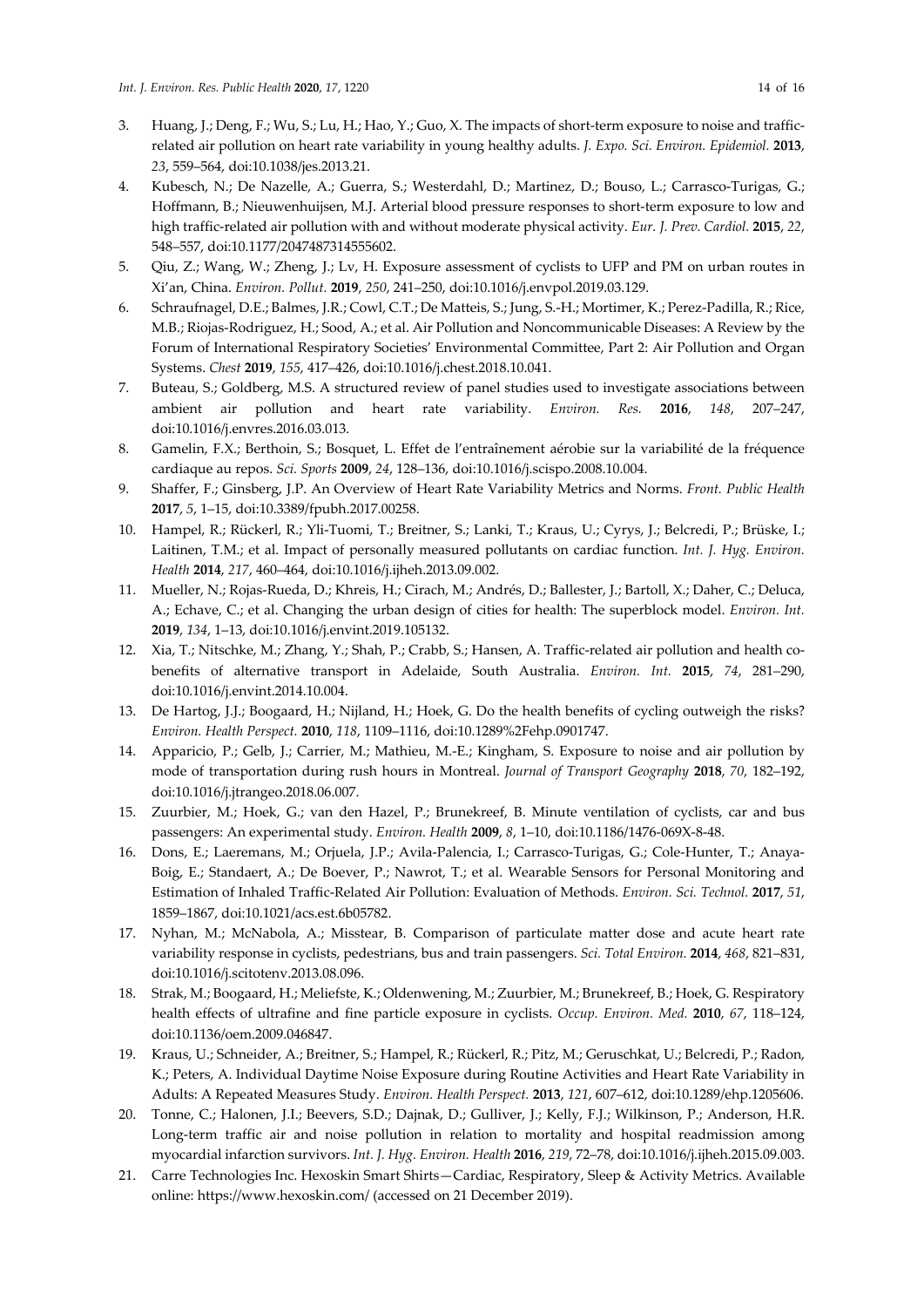- 22. Weichenthal, S.; Kulka, R.; Dubeau, A.; Martin, C.; Wang, D.; Dales, R. Traffic-related air pollution and acute changes in heart rate variability and respiratory function in urban cyclists. *Environ. Health Perspect.* **2011**, *119*, 1373–1378, doi:10.1289/ehp.1003321.
- 23. Respro Ltd. Respro Pollution Masks. Available online: https://respro.info/pollution‐masks (accessed on 21 January 2020).
- 24. Elliot, C.A.; Hamlin, M.J.; Lizamore, C.A. Validity and Reliability of the Hexoskin Wearable Biometric Vest During Maximal Aerobic Power Testing in Elite Cyclists. *J. Strength Cond. Res.* **2019**, *33*, 1437–1444, doi:10.1519/JSC.0000000000002005.
- 25. Gronwald, T.; Hoos, O.; Hottenrott, K. Effects of a Short‐Term Cycling Interval Session and Active Recovery on Non‐Linear Dynamics of Cardiac Autonomic Activity in Endurance Trained Cyclists. *J. Clin. Med.* **2019**, *8*, 1–11, doi:10.3390/jcm8020194.
- 26. Berger, E.H. *The Noise Manual, Revised Fifth Edition*; American Industrial Hygiene Association: Falls Church, VA, USA, 2003; p. 796.
- 27. Team, R.C. *R: A Language and Environment for Statistical Computing*; R Foundation for Statistical Computing: Vienna, Austria, 2019.
- 28. Martínez, C.A.G.; Quintana, A.O.; Vila, X.A.; Touriño, M.J.L.; Rodríguez‐Liñares, L.; Presedo, J.M.R.; Penín, A.J.M. *Heart Rate Variability Analysis with the R Package RHRV*; Springer: Berlin/Heidelberg, Germany, 2017.
- 29. Eagle, K.A.; Berger, P.B.; Calkins, H.; Chaitman, B.R.; Ewy, G.A.; Fleischmann, K.E.; Fleisher, L.A.; Froehlich, J.B.; Gusberg, R.J.; Leppo, J.A. ACC/AHA guideline update for perioperative cardiovascular evaluation for noncardiac surgery—Executive summary: A report of the American College of Cardiology/American Heart Association Task Force on Practice Guidelines (Committee to Update the 1996 Guidelines on Perioperative Cardiovascular Evaluation for Noncardiac Surgery). *J. Am. Coll. Cardiol.* **2002**, *39*, 542–553, doi:10.1016/s0735‐1097(01)01788‐0.
- 30. Shaffer, F.; McCraty, R.; Zerr, C.L. A healthy heart is not a metronome: An integrative review of the heart's anatomy and heart rate variability. *Front. Psychol.* **2014**, *5*, 1–19, doi:10.3389/fpsyg.2014.01040.
- 31. Bürkner, P.‐C. brms: An R package for Bayesian multilevel models using Stan. *J. Stat. Softw.* **2017**, *80*, 1–28, doi:10.18637/jss.v080.i01.
- 32. Hoffman, M.D.; Gelman, A. The No‐U‐Turn Sampler: Adaptively Setting Path Lengths in Hamiltonian Monte Carlo. *J. Mach. Learn. Res.* **2014**, *15*, 1593–1623.
- 33. Makowski, D.; Ben‐Shachar, M.S.; Chen, S.H.A.; Lüdecke, D. Indices of Effect Existence and Significance in the Bayesian Framework. *Front. Psychol.* **2019**, *10*, 1–14, doi:10.3389/fpsyg.2019.02767.
- 34. Rouder, J.N.; Morey, R.D. A Bayes factor meta‐analysis of Bem's ESP claim. *Psychon. Bull. Rev.* **2011**, *18*, 682–689, doi:10.3758/s13423‐011‐0088‐7.
- 35. Gabry, J.; Ali, I.; Brilleman, S.; Novik, J.B.; AstraZeneca; University, T.O.C.; Wood, S.; Team, R.C.D.; Bates, D.; Maechler, M.; et al. *Rstanarm: Bayesian Applied Regression Modeling via Stan*; 2.19.2; 2019. https://CRAN.R‐ project.org/package=rstanarm (accessed on 02 December 2020).
- 36. Jarosz, A.F.; Wiley, J. What Are the Odds? A Practical Guide to Computing and Reporting Bayes Factors. *J. Probl. Solving* **2014**, *7*, 1–8, doi:10.7771/1932‐6246.1167.
- 37. Stone, J.V. *Bayes' Rule With R: A Tutorial Introduction to Bayesian Analysis*, 1st ed.; Sebtel Press: Sheffield, UK, 2018; p. 186.
- 38. Hyun Chul, J.; Nan Hee, L.; John, S.D.; Sukho, L. The elevation training mask induces modest hypoxaemia but does not affect heart rate variability during cycling in healthy adults. *Biol. Sport* **2019**, *36*, 105–112, doi:10.5114%2Fbiolsport.2019.79976.
- 39. Weichenthal, S.; Hatzopoulou, M.; Goldberg, M.S. Exposure to traffic-related air pollution during physical activity and acute changes in blood pressure, autonomic and micro-vascular function in women: A crossover study. *Part. Fibre Toxicol.* **2014**, *11*, 1–16, doi:10.1186/s12989‐014‐0070‐4.
- 40. Jing, W.; Liu, Q.; Wang, M.; Zhang, X.; Chen, J.; Sui, G.; Wang, L. A method for particulate matter 2.5 (PM2. 5) biotoxicity assay using luminescent bacterium. *Ecotoxicol. Environ. Saf.* **2019**, *170*, 796–803, doi:10.1016/j.ecoenv.2018.12.030.
- 41. Canadian Environmental Protection Act. *Priority Substances List Assessment Report: Respirable Particulate Matter Less than or Equal to 10 Microns*; Environment Canada and Health Canada: Ottawa, ON, Canada, 2000; p. 56.